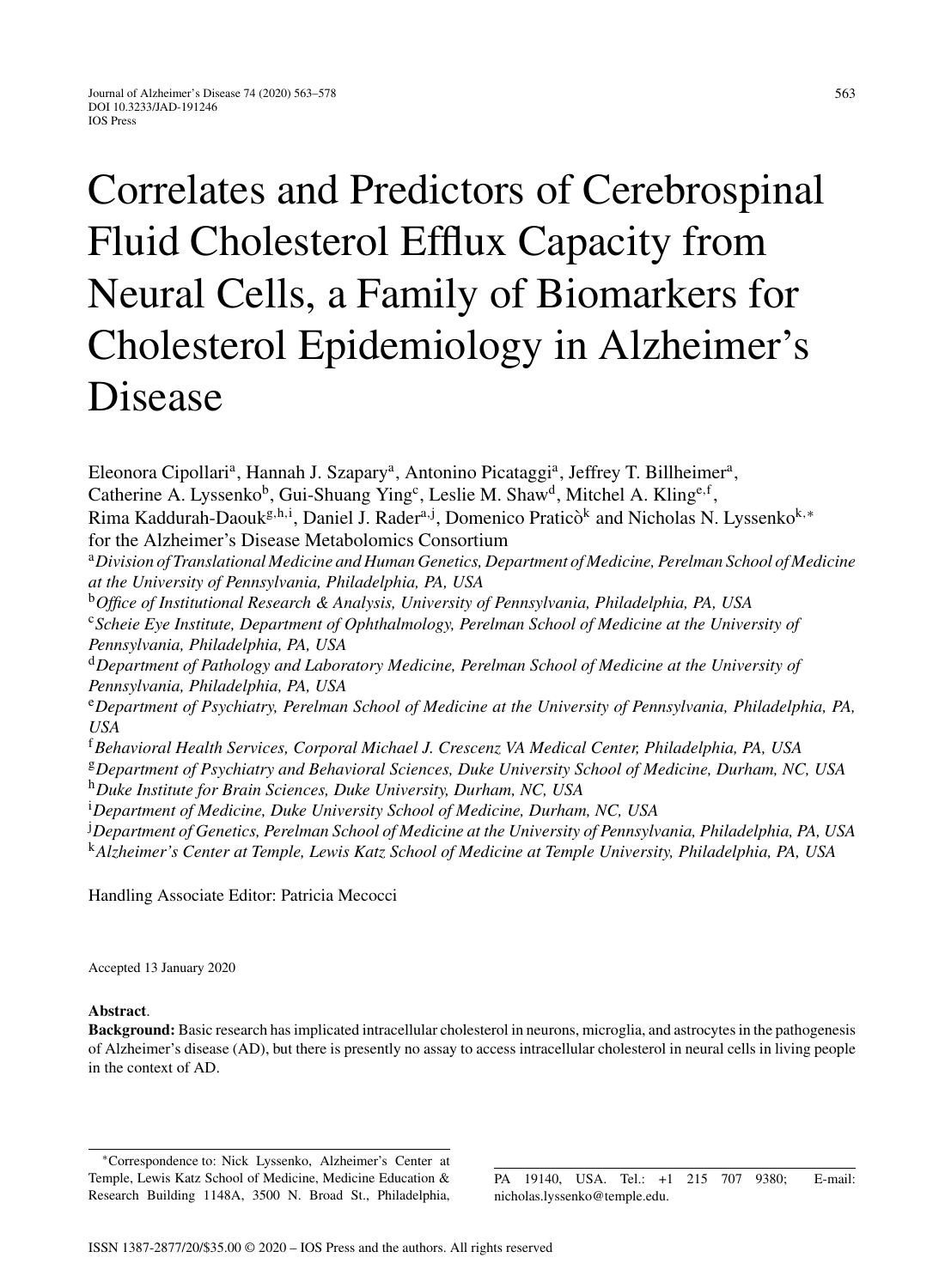**Objective:** To devise and characterize an assay that can access intracellular cholesterol and cholesterol efflux in neural cells in living subjects.

**Methods:** We modified the protocol for high-density lipoprotein cholesterol efflux capacity (CEC) from macrophages, a biomarker that accesses cholesterol in macrophages in atherosclerosis. To measure cerebrospinal fluid (CSF) CECs from neurons, microglia, and astrocytes, CSF was exposed to, correspondingly, neuronal, microglial, and astrocytic cholesterol source cells. Human neuroblastoma SH-SY5Y, mouse microglial N9, and human astroglial A172 cells were used as the cholesterol source cells. CSF samples were screened for contamination with blood. CSF CECs were measured in a small cohort of 22 individuals.

**Results:** CSF CECs from neurons, microglia, and astrocytes were moderately to moderately strongly correlated with CSF concentrations of cholesterol, apolipoprotein A-I, apolipoprotein E, and clusterin (Pearson's *r* = 0.53–0.86), were in poor agreement with one another regarding CEC of the CSF samples (Lin's concordance coefficient  $r_c = 0.71 - 0.76$ ), and were best predicted by models consisting of, correspondingly, CSF phospholipid ( $R^2 = 0.87$ ,  $p < 0.0001$ ), CSF apolipoprotein A-I and clusterin ( $R^2 = 0.90$ ,  $p < 0.0001$ ), and CSF clusterin ( $R^2 = 0.62$ ,  $p = 0.0005$ ).

**Conclusion:** Characteristics of the CSF CEC metrics suggest a potential for independent association with AD and provision of fresh insight into the role of cholesterol in AD pathogenesis.

Keywords: ABCA1, ABCG1, Alzheimer's disease biomarkers, apolipoprotein A-I, apolipoprotein E, cell cholesterol efflux, clusterin (apolipoprotein J), SR-BI

## **INTRODUCTION**

Basic studies have shown that intracellular cholesterol promotes pathogenic metabolism of amyloid- $\beta$  $(A\beta)$  and tau and exacerbates  $A\beta$  cytotoxicity [1–4]. For example, a recent investigation using human induced pluripotent stem cell-derived neurons found that intraneuronal accumulation of cholesteryl ester, a storage metabolite of cholesterol, stimulates  $A\beta$ secretion and raises the level of phosphorylated tau [5]. Neuropathological studies have detected no difference between Alzheimer's disease (AD) individuals and controls in the cholesterol content in the cerebral cortex and hippocampus but found increased cholesteryl ester in AD subjects in the entorhinal cortex [6–8]. This suggests that neural tissues may preserve normal levels of free cholesterol by converting its excess to cholesteryl ester, which may be pathogenic. Corroborating and extending the findings from basic research and neuropathology, gene-set and pathway enrichment analyses of the variants associated with AD in genome-wide association studies have implicated intracellular cholesterol metabolism and cell cholesterol efflux to high-density lipoprotein (HDL) in the disease pathogenesis independently of the effect of apolipoprotein  $E$  (apo  $E$ ) isoforms [9, 10]. Variants at the loci encoding secreted exchangeable apolipoproteins and adenosine triphosphate binding cassette transporter subfamily A member 1 (ABCA1), which together comprise an important cell cholesterol efflux pathway to HDL [11], are major drivers of the association between AD and cholesterol metabolism [9, 10]. The implication of this

genetic finding is that efflux to extracellular acceptors may represent a benign means for disposal of cholesterol which otherwise could undergo esterification. However, strong support from epidemiology for cholesterol involvement in AD is lacking. Early epidemiological studies found an association between total serum cholesterol at midlife and late life AD [12], but the most recent, large prospective investigation did not report an association between serum cholesterol and AD [13]. There is also no consistent association between cerebrospinal fluid (CSF) cholesterol and AD [14]. It is likely that extracellular pools of cholesterol do not reflect intracellular cholesterol levels well.

Direct measurement of intracellular cholesterol concentrations in the brain of living people is impossible, but the field of atherosclerosis research suggests an approach to access intraneural cholesterol indirectly. Intracellular cholesterol in macrophages affects atherosclerosis but is likewise not amenable to measurement in living subjects [15]. An assay has been devised to quantify the capacity of human HDL, the main acceptor of cell cholesterol in plasma and other body fluids, to take cholesterol from macrophages *ex vivo*: when HDL cholesterol efflux capacity (CEC) from macrophages is low, macrophage cholesterol must be high, because macrophages cannot release it to HDL [16]. HDL CEC from macrophages correlates with atherosclerotic cardiovascular disease (ASCVD) inversely and independently of plasma HDL cholesterol concentration and thus demonstrates the importance of macrophage cholesterol and cholesterol efflux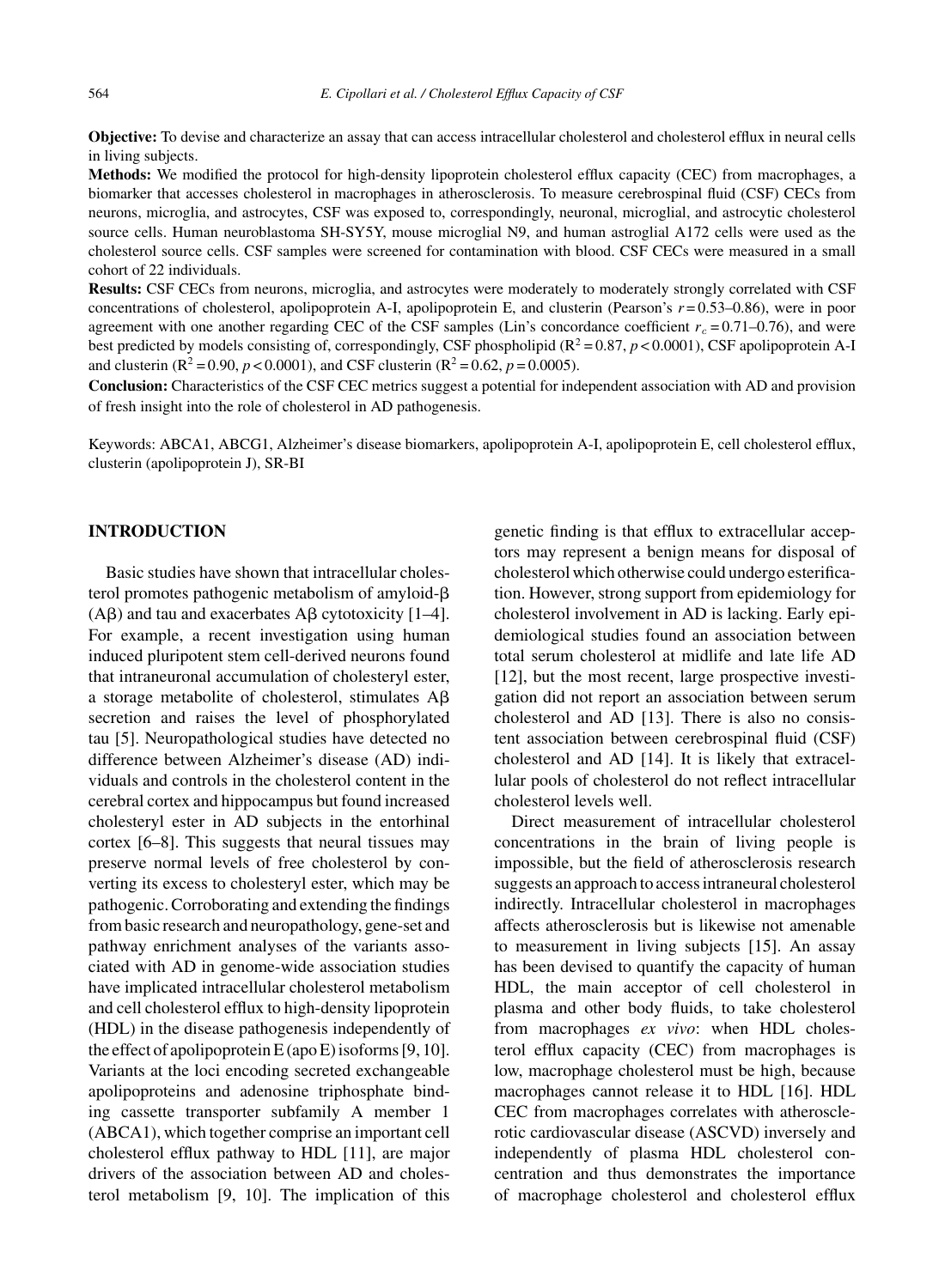from macrophages in this disorder [17, 18]. An analogous assay to access intracellular cholesterol and cholesterol efflux in the context of AD will measure the ability of CSF HDL [19] to take cholesterol from neural cells: low CSF HDL CEC would be indicative of high intraneural cholesterol levels.

Here, we draw on the extensive experience in the field of atherosclerosis to develop assays to measure CSF HDL CEC (in the following we refer to the metric only as CSF CEC for simplicity's sake) from the neural cell types in which intracellular cholesterol levels are most likely to affect AD pathology. We show that CSF CECs from neurons, microglia, and astrocytes substantially vary from CSF cholesterol and apolipoprotein concentrations and from one another and are likely to independently associate with AD and provide new insight into the role of cholesterol in AD pathogenesis.

### **MATERIALS AND METHODS**

## *Cell culture*

SH-SY5Y, A172, and J774 cells were obtained from the American Type Culture Collection; N9 cells were a kind gift of Dr. Oleg Butovsky [20]. SH-SY5Y cells were maintained in DMEM/4.5 g/L Dglucose/4 mM L-glutamine/110 mg/L sodium pyruvate, and A172, N9, and J774 cells were maintained in RPMI 1640/2 mM L-glutamine (both media from Life Technologies), supplemented with 10% FBS at 37°C in 5% CO2.

#### *Immunoblotting*

The following antibodies were used: rabbit polyclonal anti-ABCA1 (NB400-105, Novus Biologicals), rabbit monoclonal anti-ABC transporter subfamily G member 1 (ABCG1; EP1366Y, Abcam), rabbit polyclonal anti-ABC transporter subfamily G member 4 (ABCG4; NBP2-15229, Novus Biologicals), rabbit polyclonal anti-scavenger receptor class B type I (SR-BI; NB400-113, Novus Biologicals), mouse monoclonal anti-GAPDH (NB300-221, Novus Biologicals), rabbit polyclonal anti-apolipoprotein B (apo B; ab20737, Abcam), goat polyclonal anti-human apo E and rabbit polyclonal anti-mouse apo E (NB100-1530 and NB100-2040, respectively, both from Novus Biologicals).

## *Cell cholesterol efflux to purified acceptors*

Cell cholesterol efflux assays were conducted as previously described [21]. SH-SY5Y, N9, A172, and J774 cells were seeded in 24-well plates at 1/10 dilution from confluent tissue culture flasks, allowed to grow for 24 h in the maintenance medium/10% FBS and incubated with  $2 \mu \text{Ci/mL}$  [1,2-<sup>3</sup>H(N)]cholesterol (Perkin Elmer) in DMEM/2.5% FBS or RPMI/2.5% FBS, depending on the cell type (see above), for 24 h. The human SH-SY5Y and A172 cells were then treated with  $2 \mu M$  liver X receptor (LXR) agonist T0901317 (Tocris Bioscience) or corresponding vehicle, while the mouse N9 and J774 cells were treated with 0.3 mM 8-(4 chlorophenylthio)adenosine 3 ,5 -cyclic monophosphate (8-CPT-cAMP; Sigma-Aldrich) or corresponding vehicle, in FBS-free cell type-appropriate medium/0.2% BSA for 18 h. To measure efflux, the cells were exposed to FBS-free cell type-appropriate medium/ $\pm$  2  $\mu$ M T0901317 or  $\pm$  0.3 mM 8-CPTcAMP containing  $10 \mu g/mL$  apolipoprotein A-I (apo A-I) or  $50 \mu g/mL$  HDL or lacking cholesterol acceptors for 4 h. Efflux medium was filtered using  $0.45 \mu m$ pore-size filter plates to eliminate floating cells. Cell lipids were extracted with hexane/isopropanol (3 : 2, v/v); the solvent was evaporated. The cell extracts and aliquots of the efflux media were read in a scintillation counter. Cholesterol efflux was expressed as the percentage of  $[3H]$ cholesterol counts in the efflux medium from the total of  $[3H]$ cholesterol counts in the medium and cells. Apo A-I and HDL were purified from human apheresis plasma.

#### *CSF samples and pooled reference CSF*

Twenty-two coded diagnostic remnant samples were obtained from a clinical laboratory at the Hospital of the University of Pennsylvania. There are no demographic or clinical data for these samples. Six diagnostic remnant samples were purchased (Discovery Life Sciences, Los Osos, CA). These samples were from a European ancestry female, 81 years of age, CSF protein 29 mg/dL (normal range of CSF protein 15–45 mg/dL); a European ancestry female, 68, CSF protein 36 mg/dL; an African ancestry female, 50, CSF protein 34 mg/dL; a European ancestry male, 76, CSF protein 44 mg/dL; a European ancestry male, 63, CSF protein 37 mg/dL; an African ancestry male, 57, CSF glucose 92 mg/dL (normal CSF glucose range 40–80 mg/dL). The commercial samples were used to prepare a reference CSF sample: 1 mL frac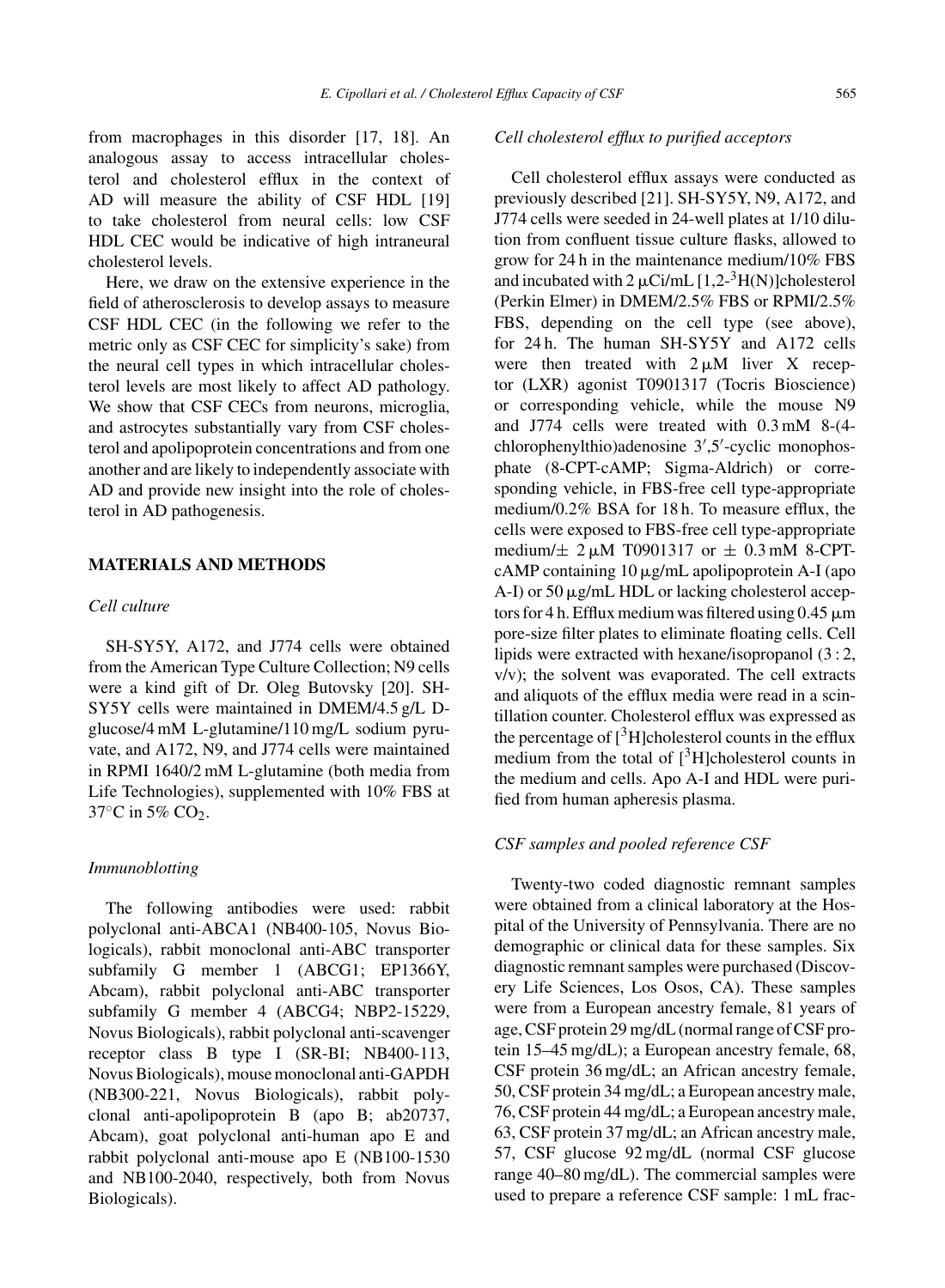tions of the 6 samples were combined, mixed by inverting, divided into  $75 \mu L$  aliquots and further stored at –80◦C. The remainder of commercial samples and the University of Pennsylvania samples were aliquoted into  $30-75 \mu L$  portions and stored at –80◦C. CSF CEC was measured in 18 samples from the clinical laboratory and four commercial samples. Two samples from the clinical laboratory were found to be contaminated with apo B/blood, and four samples were used up for method optimization. Apo B was measured in 51 CSF samples from cognitively healthy and 43 AD individuals from a biobank at the Center for Neurodegenerative Disease Research at the University of Pennsylvania. CSF CEC from N9 cells was also measured in the 51 samples from cognitively healthy subjects. Use of the CSF samples and study design were approved by the Perelman School of Medicine Institutional Review Board (protocol #82361).

### *CSF cholesterol efflux capacity*

SH-SY5Y  $(12.8 \times 10^4 \text{ cells per well}),$  A172  $(3.75 \times 10^4$  cells per well), N9  $(6 \times 10^4$  cells per well), and J774  $(6 \times 10^4$  cells per well) cells were seeded in 96-well plates in the maintenance medium/10% FBS  $(75 \mu L/well)$ , allowed to attach for 6h and labelled with  $2 \mu$ Ci/mL [1,2-3H(N)]cholesterol in cell type-appropriate medium/2.5% FBS for 18 h overnight. On day 2, SH-SY5Y and A172 cells were treated with  $2 \mu M$ T0901317, and N9 and J774 cells were treated with 0.3 mM 8-CPT-cAMP, in FBS-free cell typeappropriate medium/0.2% BSA for 6 h. To measure CEC, the cells were exposed to 44% CSF in FBSfree MEM-HEPES/+2  $\mu$ M T0901317 or 0.3 mM 8-CPT-cAMP (33  $\mu$ L of a CSF sample + 42  $\mu$ L of MEM-HEPES) for 2.5 h at  $37^{\circ}$ C in ambient CO<sub>2</sub>. In the assay optimization experiments, the percent CSF in the efflux medium and duration of efflux were varied as indicated. Cell medium was centrifuged at 10,000 rpm in a table-top centrifuge for 3 min to remove floating cells and read in a scintillation counter. Cell lipids were extracted with isopropanol  $(200 \mu L/well)$  overnight and read in a scintillation counter.

CSF samples were assayed in duplicates. When duplicates deviated from the duplicate average by > 10%, then the CSF sample was assayed again. Each 96-well plate contained two wells for cholesterol efflux to medium without CSF (background control) and two wells for cholesterol efflux to the reference CSF sample. Cholesterol efflux to CSF samples, the reference CSF and medium without CSF was calculated as the percentage of  $\int_0^3 H$ ]cholesterol counts in the efflux medium from the total of counts in the medium and cells. Background efflux was subtracted from sample and reference CSF sample efflux. CEC was calculated as a unitless ratio of cholesterol efflux to sample CSF divided by cholesterol efflux to the reference CSF.

# *CSF apolipoprotein, phospholipid, and cholesterol measurements*

CSF apolipoproteins were measured using the following kits: Human Apolipoprotein B ELISA Kit (ab108807, Abcam), Human Apolipoprotein A-I Quantikine ELISA Kit (DAPA10, R&D Systems), Human Apolipoprotein E ELISA Kit (ab108813, Abcam), Human Clusterin Quantikine ELISA Kit (DCLU00, R&D Systems). CSF cholesterol and phospholipid were measured with an Amplex® Red Cholesterol Assay Kit (Thermo Fischer Scientific) and a Phospholipid Assay Kit (Sigma-Aldrich), respectively.

#### *Statistical analysis*

Cholesterol efflux to purified acceptors was analyzed by *t* test. Linear regression was used to analyze changes in cholesterol efflux in response to increasing CSF amounts and efflux durations. CSF CEC, cholesterol, phospholipid, apo A-I, apo E, and clusterin values were plotted as violin plots and frequency distributions and visually inspected. The standard deviation (SD) to mean ratio (ratios >0.25 indicating log-normal distributions) and Shapiro-Wilk normality test were further used to determine distribution of the values. Scatter plots were inspected for the presence of outliers, data range, and shape of the relationship. CSF CEC, cholesterol, apo A-I, and clusterin values were log-transformed. Pearson's correlation coefficients (*r*) were calculated to assess association of CSF CEC with CSF cholesterol, apo A-I, apo E, and clusterin.*r* values in the range 0.6–0.8 were considered indicative of moderate to moderately strong association [22]. Two-tailed *p* values were calculated. Descriptive statistics, *t* test, linear regression and Pearson's coefficient calculations, and data graphing were conducted using GraphPad Prism 8.3.0.

Lin's concordance correlation coefficient  $(r_c)$  is a modification of Pearson's correlation coefficient to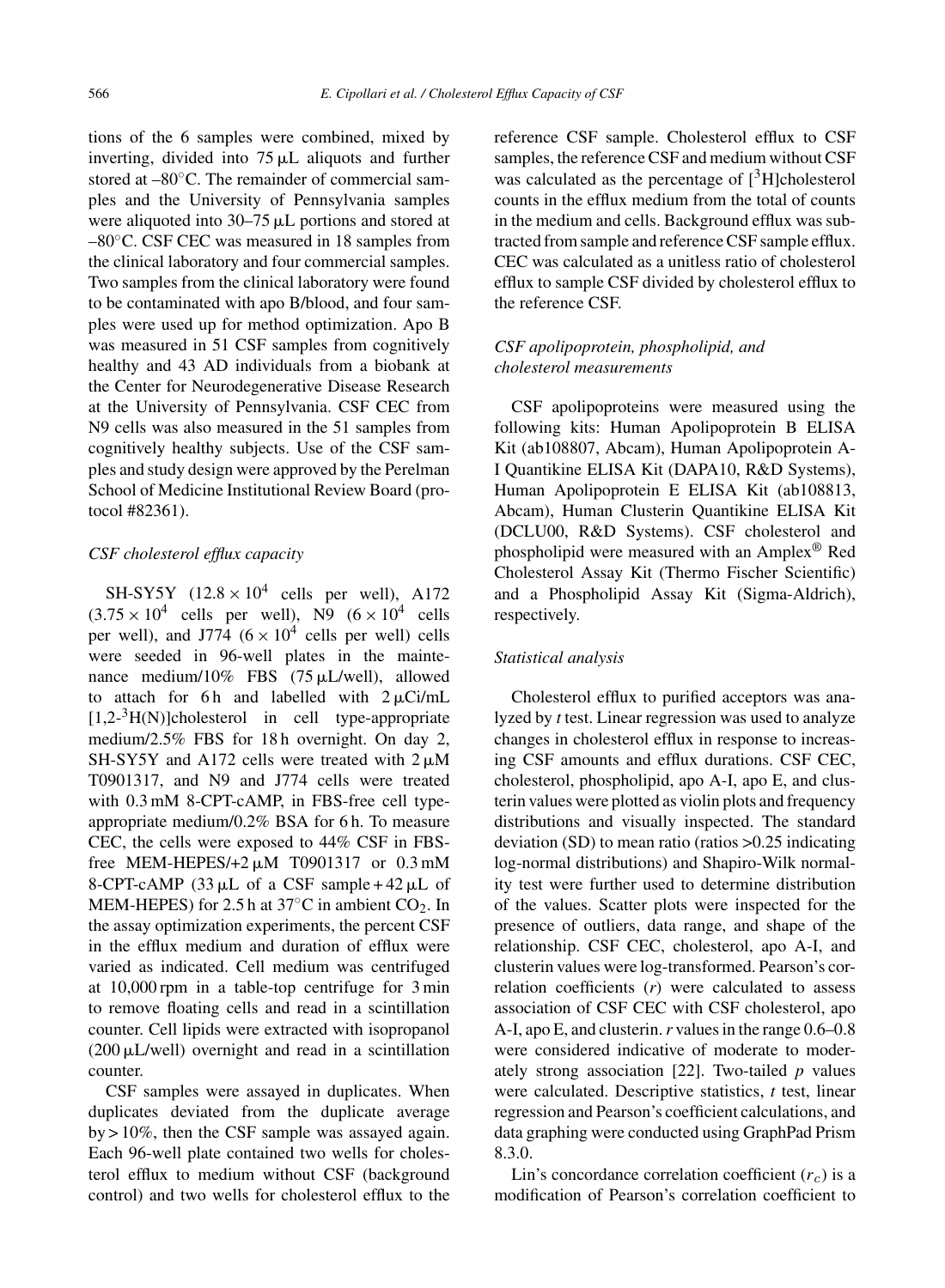assess not only linearity of the relationship between two variables but also how much the best-fit line deviates from the 45-degree line through the origin, i.e., the line representing perfect agreement [23]. Lin's statistic is a stringent measure of the relationship between two variables  $(r_c < 0.90$  - poor agreement,  $r_c = 0.90 - 0.95$  - good agreement). Lin's coefficients and 95% confidence intervals (CI) were calculated on log-transformed CEC values using an Excel implementation following formulas on Real-Statistics.com [\(https://www.real-statistics.com/reliability/lins-conc](https://www.real-statistics.com/reliability/lins-concordance-correlation-coefficient/) [ordance-correlation-coefficient/\)](https://www.real-statistics.com/reliability/lins-concordance-correlation-coefficient/). Stepwise multivariate regressions were performed (using  $SAS/STAT^{\circledR}$  9.4) to evaluate the prediction of CSF CEC values based on CSF apolipoprotein and phospholipid concentrations; the multivariate regression models went through stepwise variable selection by keeping only the statistically significant independent variables in the final model.

## **RESULTS**

# *Selection and characterization of neural cells for use in the CSF CEC assay as the cholesterol source*

The assay to measure HDL CEC from macrophages in the context of ASCVD employs macrophage cholesterol source cells (usually J774 immortalized macrophages) representing the primary cells with ASCVD-relevant cholesterol efflux (i.e., primary macrophages). Cholesterol source cells must express cholesterol efflux pathways of the corresponding primary cells and provide consistent cholesterol efflux through those pathways for the duration of the assay and from experiment to experiment but do not need to fully recapitulate intracellular cholesterol metabolism of the primary counterparts. Strong cases can be made that intracellular cholesterol in neurons, microglia, and astrocytes affects AD [1–5]. Therefore, we undertook to develop three versions of the CSF CEC assay, one for each of the neural cell types with potentially AD-relevant intracellular cholesterol levels and cholesterol efflux. We surveyed the literature to identify immortalized, commonly used, readily available and phenotypically stable neuronal, microglial, and astrocytic cell lines to be used as the cholesterol source cells. Another requirement was that the cells need not further differentiate to the target cell type, as this may introduce variability into the assay [24]. Preference was given to human



Fig. 1. Expression of cell cholesterol efflux mediator proteins and apo E secretion in SH-SY5Y, N9, A172, and J774 cells. A) Treatment with an LXR agonist (human SH-SY5Y and A172 cells) or a cAMP analog (mouse N9 and J774 cells; the mouse *Abca1* promoter contains a cAMP-response element, which is mutated in the human *ABCA1* promoter) upregulated expressed of ABCA1 in all of the cell types. B) N9, A172, and J774 cells expressed ABCG1, ABCG4, and SR-BI; SH-SY5Y cells expressed the first two proteins but did not express SR-BI. C) Apo E could not be detected in 3-day conditioned SH-SY5Y, A172, and J774 cell media. Apo E could be detected in 3-day and 4-hour N9 conditioned media.

over mouse lines, but a human microglial cell line matching the requirements could not be identified. The following cell lines were selected: human neuroblastoma SH-SY5Y cells, mouse microglial N9 cells, and human astroglial A172 cells [20, 25–27]. A CSF CEC assay using J774 cells as the cholesterol source was also developed for comparison.

Immortalized cells frequently lose expression of cholesterol efflux genes [28]. The selected cell lines and J774 cells were characterized for expression of cholesterol efflux mediators and cholesterol efflux by the ABCA1-mediated pathway and desorptiondiffusion and direct transfer mechanisms [11]. N9, A172, and J774 cells expressed all of the major cholesterol efflux mediator proteins: ABCA1, ABCG1, ABCG4, and SR-BI (Fig. 1A, B). SH-SY5Y cells did not express SR-BI (Fig. 1B), in agreement with published reports that SR-BI is not expressed in primary neurons [29]. ABCA1 could be detected in unstimulated cells; treatment with an LXR agonist of the human cells or with a cAMP analog of the mouse cells dramatically increased ABCA1 expression (Fig. 1A). Apolipoprotein secreted by the cholesterol source cells can skew CEC measurement. SH-SY5Y, A172, and J774 cells did not secrete apo E, while N9 cells strongly secreted it (Fig. 1C).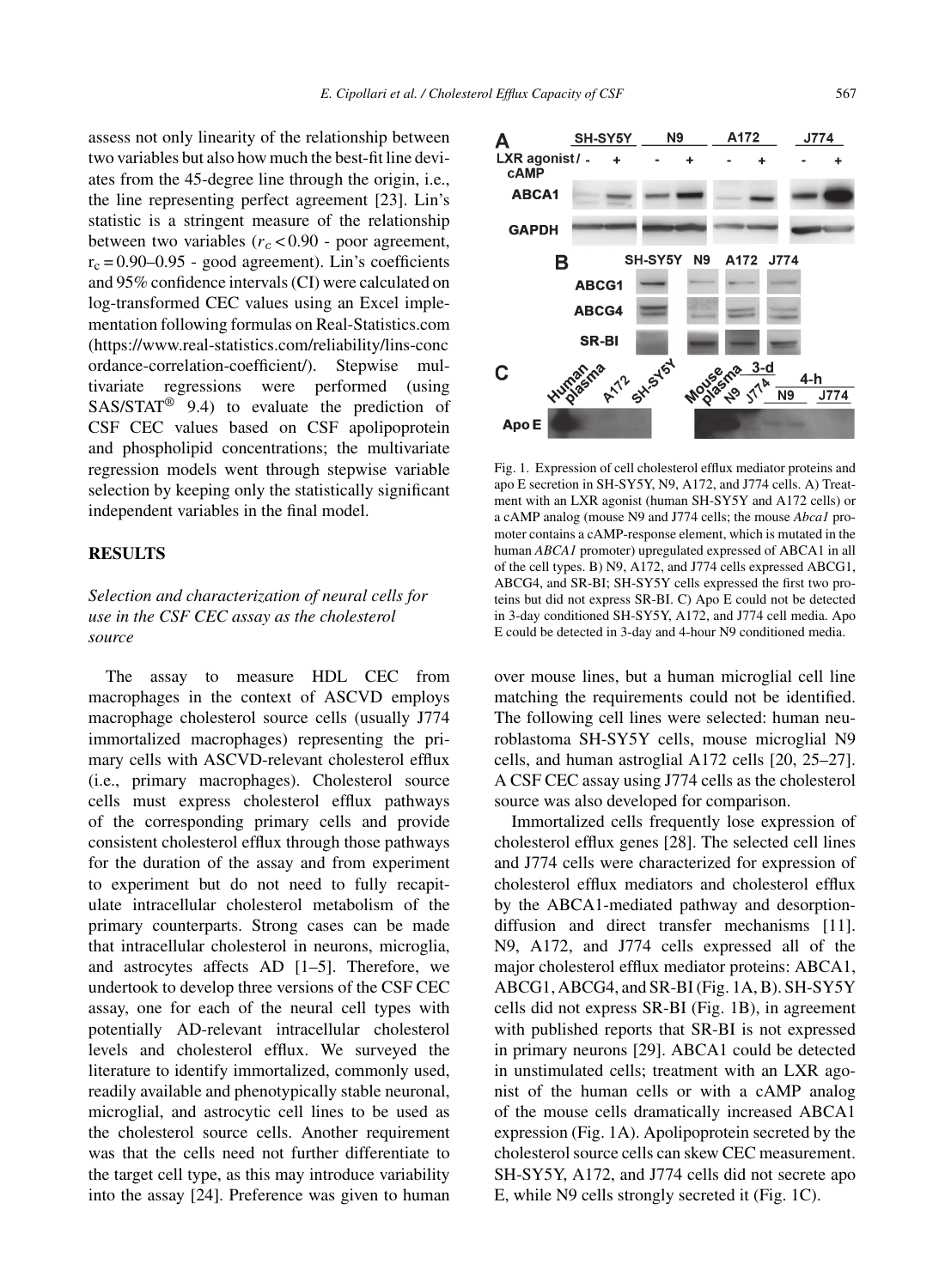

Fig. 2. ABCA1-mediated cholesterol efflux to apo A-I and desorption-diffusion/direct transfer cholesterol efflux to HDL from SH-SY5Y, N9, A172, and J774 cells. A) ABCA1-mediated cell cholesterol efflux to a saturating concentration of purified apo A-I without and with a treatment with an LXR agonist or cAMP analog. B) Cholesterol efflux by desorption-diffusion and direct transfer to HDL. Statistics: mean  $\pm$  SD, Student's *t* test for unpaired samples ( ∗*p* < 0.5, ∗∗*p* < 0.01, ∗∗∗*p* < 0.001).

Without cell treatment to upregulate ABCA1 expression, cholesterol efflux to a saturating concentration of apo A-I (which accepts cholesterol specifically by the ABCA1-mediated pathway) was very low in all of the cell types (average  $\pm$  mean percent of the radiolabeled intracellular cholesterol released to apo A-I-containing media:  $0.47 \pm 0.06\%$ for SH-SY5Y,  $1.20 \pm 0.18\%$  for N9,  $0.79 \pm 0.16\%$ for A172, and  $0.60 \pm 0.09\%$  for J774 cells; Fig. 2A). An LXR agonist/cAMP analog treatment increased cholesterol efflux to apo A-I by ∼7 fold for SH-SY5Y and A172, ∼4 fold for N9, and ∼32 fold for J774 cells to  $3.5 \pm 0.2\%$  for SH-SY5Y,  $5.8 \pm 0.5\%$  for A172,  $4.5 \pm 0.2\%$  for N9, and  $18.7 \pm 0.4\%$  for J774 cells. The order of strength of ABCA1-mediated cholesterol efflux was  $J774 \gg A172 > N9 > SH-SY5Y$ .

ABCG1, ABCG4, and SR-BI promote cell cholesterol efflux by increasing the rate of cholesterol desorption from the plasma membrane, which is the rate-limiting step in diffusional cholesterol efflux from the cell surface to extracellular acceptors [11, 30]. SR-BI also mediates direct transfer of cholesterol from the plasma membrane to HDL by tethering HDL particles to the cell surface [11]. We used plasma HDL as a convenient extracellular cholesterol acceptor to assess cholesterol efflux from the cells by unmediated and ABCG1-, ABCG4-, and SR-BI-mediated desorption-diffusion and SR-BImediated direct transfer. The cells were not treated to upregulate ABCA1 expression, and efflux to medium without HDL was subtracted from efflux to HDL. Cholesterol efflux to HDL was  $3.3 \pm 0.1\%$ of the radiolabeled intracellular cholesterol for SH-SY5Y,  $3.8 \pm 0.10\%$  for A172,  $4.9 \pm 0.20\%$  for N9, and  $9.7 \pm 0.24\%$  for J774 cells (Fig. 2B). The order of strength of desorption-diffusion/direct transfer efflux was J774»N9 > A172∼SH-SY5Y. These results show that the selected neural cells express all of the major cholesterol efflux mediators (except for SR-BI in neuronal SH-SY5Y cells) [11, 31], increase ABCA1 expression via the LXR/cAMP transcriptional regulation and efflux cholesterol by the ABCA1 pathway and desorption-diffusion/direct transfer mechanisms but release much less cholesterol as the percentage of intracellular cholesterol pool in comparison with J774 macrophages.

## *Adaptation and optimization of the HDL CEC assay to measure CSF CEC*

In the assay for HDL CEC from macrophages, J774 cells are incubated with radiolabeled cholesterol, treated with a cAMP analog to upregulate ABCA1 expression, and then exposed to plasma HDL [16]. The cAMP treatment step is included because ABCA1 expression and ABCA1-mediated cholesterol efflux in cells cultured in regular (i.e., low cholesterol) growth medium are very low (Fig. 1A; Fig. 2A) and are not representative of high ABCA1 expression and strong ABCA1 mediated cholesterol efflux that may be present in cholesterol-rich macrophages residing in coronary atherosclerotic lesions *in vivo* [32]. High intracellular cholesterol rapidly upregulates ABCA1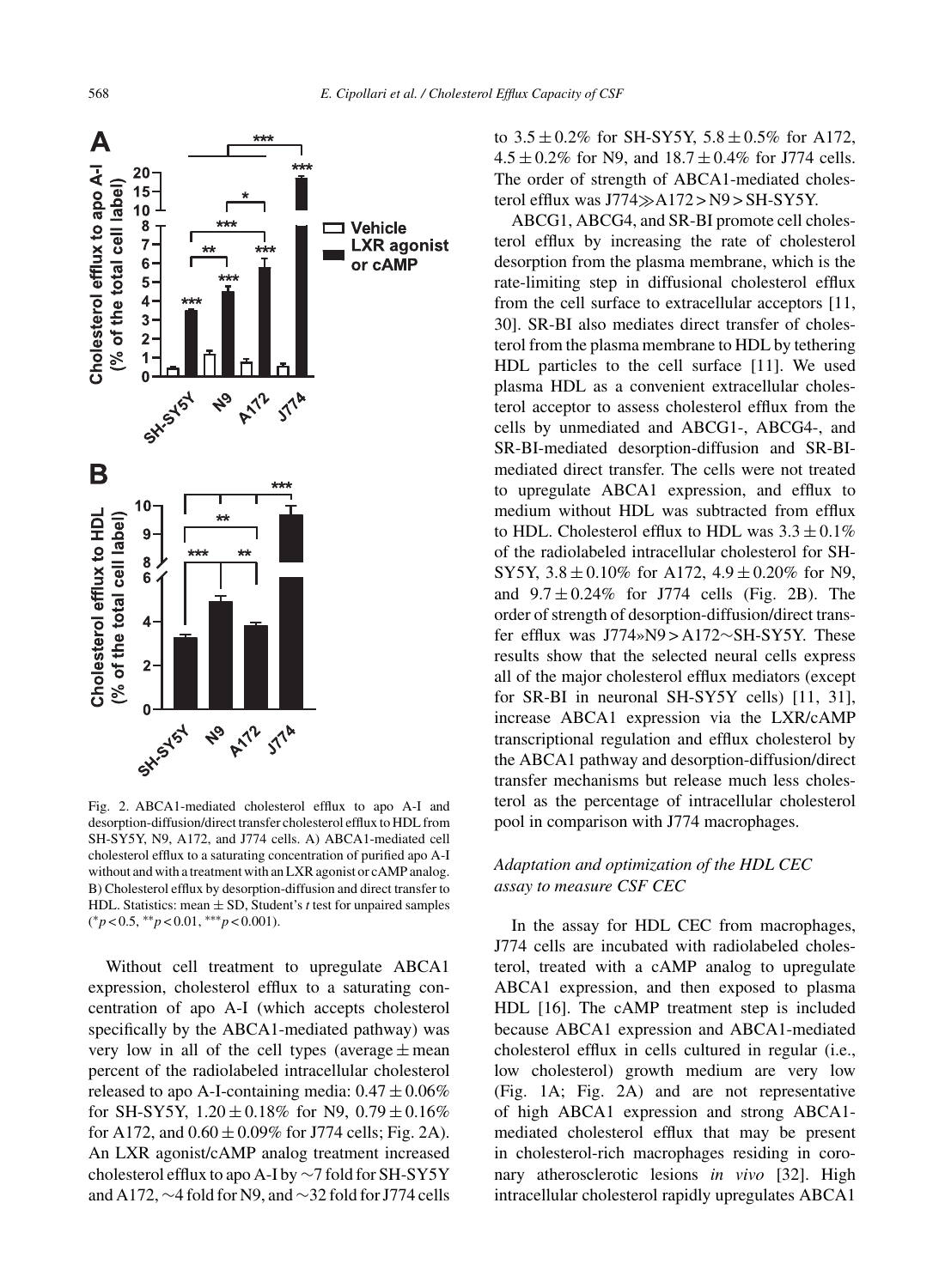expression in macrophages via LXR [33]. The LXR-ABCA1 signaling pathway also functions in primary neurons, astrocytes, and microglia, probably in an analogous way to upregulate ABCA1-mediated cholesterol efflux in response to high intracellular cholesterol levels [34]. We reasoned that rising intracellular cholesterol in neural cells *in vivo* (when the desorption-diffusion/direct transfer pathways of cholesterol efflux are weak) will trigger upregulation of ABCA1 expression via LXR and engage ABCA1-mediated efflux. If ABCA1 expression in the cholesterol source cells were to remain at the low level seen in untreated cells (Fig. 1A, B; Fig. 2A), then some CSF would be falsely classified as having poor CEC, when in fact it could have high CEC because of strong cholesterol efflux by the ABCA1-mediated pathway [35]. Also, single-cell RNA sequencing studies have found strong ABCA1 expression in the granule neurons of the dentate gyrus, a part of the hippocampus, in the mouse and in human inhibitory neurons, microglia, and astrocytes in the prefrontal cortex [36, 37]. ABCA1 expression is further increased in inhibitory neurons and astrocytes of the prefrontal cortex in AD subjects [37]. For the above reason and to bring ABCA1

expression to a high, physiologically relevant level seen in neural cells in single-cell transcriptome studies, we decided to include an LXR (or cAMP for the mouse cells) treatment step in the CSF CEC assay. The LXR/cAMP treatment will induce changes in the intracellular cholesterol metabolism in the cholesterol source cells, but except for elevated ABCA1-mediated cholesterol efflux, which is desirable, none of those changes will impact CEC measurements.

To optimize the CSF CEC assay, we measured cholesterol efflux at different CSF amounts and efflux durations using several CSF samples and J774 and SH-SY5Y cells. Cholesterol efflux rose linearly  $(R^2 = 0.95)$  as the CSF amount was increased from  $16.5 \mu L$  to  $66 \mu L$  per well (i.e., a rise from 22% to 88% CSF in the total 75  $\mu$ L volume of cell medium and CSF) even when weak (i.e., SH-SY5Y) cholesterol source cells were employed to measure cholesterol efflux to a strong cholesterol acceptor CSF (Fig. 3A, B). Interestingly, cholesterol efflux to a weak cholesterol acceptor CSF was essentially the same regardless of whether strong (i.e., J774) or weak cholesterol source cells were employed, while cholesterol efflux to the strong cholesterol acceptor CSF



Fig. 3. Optimization of the CSF amount and efflux duration for the CSF CEC assays. A, B) Linearity of the relationship between CSF volumes and cholesterol efflux for a strong and a weak cholesterol acceptor CSF in cholesterol efflux assays employing strong (i.e., J774) or weak (i.e., SH-SY5Y) cholesterol source cells. C) Linearity of the relationship between efflux duration and cholesterol efflux for two CSF samples in cholesterol efflux assays employing strong cholesterol source cells. Dashed lines indicated the selected CSF volume and efflux duration.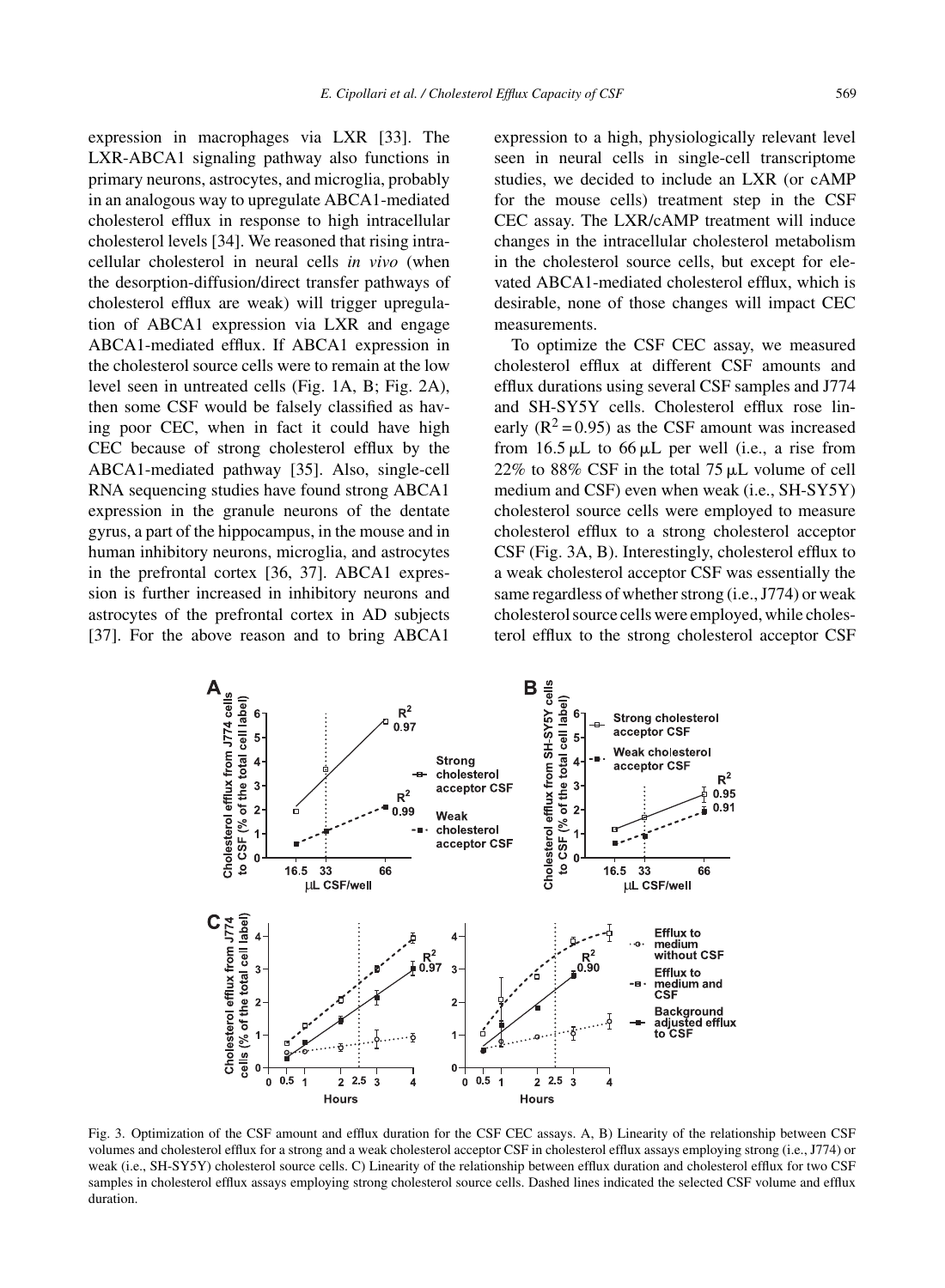

Fig. 4. Screening CSF samples using calibrated apo B western immunoblotting. The anti-apo B-100 antibody was sensitive to as little as  $0.07 \mu$ g of LDL protein per lane (left panel). Apo B-100 was detected  $(>180 \,\mu g/mL$  LDL protein) in two CSF samples (right panel).  $10 \mu L$  of CSF were loaded per lane.

was much higher with the strong cholesterol source cells (Fig. 3A, B). We selected  $33 \mu L$  (44%) as the CSF amount for the CSF CEC assays. Cholesterol efflux rose linearly ( $R^2 > 0.90$ ) for all of the tested CSF samples as the duration of efflux was increased from 0.5 h to 3 h (with the strong cholesterol source cells), but increases were not linear or did not occur at longer efflux durations with some of the CSF samples (Fig. 3C). We selected 2.5 h as the efflux duration for the CSF CEC assays to keep cholesterol efflux in the linear range and to limit the impact of apo E secretion by N9 cells (see Materials and Methods for a detailed protocol).

# *Screening CSF samples for apo B/blood contamination*

Plasma contains apo B-lipoprotein (e.g., lowdensity lipoprotein, LDL), which is a major source of cholesterol influx into cells. To eliminate this confounder, plasma is treated to precipitate apo B-lipoprotein, leaving HDL and some minor, non-lipoprotein cholesterol acceptors in the apo Bdepleted fluid [38]. CSF of cognitively healthy and AD individuals contains very small amounts of apo B-lipoprotein [19, 39–41] and does not require apo B-lipoprotein depletion. However, CSF samples are frequently contaminated with blood [42]. Contaminating blood HDL and apo B-lipoprotein may skew CSF CEC measurements. We screened the CSF that were to be used for CSF CEC measurement by a calibrated apo B western immunoblotting to identify and eliminate from further investigation blood contaminated samples. Two samples (∼7% of this sample group) were found to contain  $> 180 \mu$ g/mL LDL protein and were not further used; the remaining samples had no detectable apo B (Fig. 4).

# *Frequent contamination of banked CSF with apo B/blood*

To further explore how frequently banked CSF is contaminated with blood, we measured apo B in 51 CSF samples from cognitively healthy and 43 CSF samples from AD individuals in a biobank at the Perelman School of Medicine using a sensitive apo B ELISA. CSF CEC from N9 cells was also measured in the 51 samples from cognitively healthy subjects. One approach to screening for CSF blood contamination is to exclude CSF samples with the serum/plasma apo B to CSF apo B concentration ratio > 6000 [40, 43]. However, serum/plasma samples are often not available for the individuals who donated CSF, or serum/plasma and CSF were collected far apart in time. We took a different approach. We looked for the threshold concentration value of CSF apo B, so that after excluding the CSF samples with apo B concentrations above this value, the remaining CSF samples had the reported normal apo B concentrations, and CEC values of the remaining samples did not significantly correlate with the sample apo B concentrations. Such threshold value for the samples from cognitively healthy individuals was  $140 \mu g/mL$ . After excluding the samples with apo B concentrations  $> 140 \mu g/mL$ , the average apo B concentration in the remaining CSF samples was  $0.10 \pm 0.03 \,\mu$ g/mL, which is the same as the reported apo B concentration (0.11  $\pm$  0.06  $\mu$ g/mL) in contamination-free samples [40]. There was a significant correlation (Pearson's  $r = 0.51$ ,  $p < 0.0001$ ) between CSF CEC values and apo B concentrations in the complete collection of samples from cognitively healthy subjects, but after the exclusion of the samples with apo  $B > 140 \mu g/mL$ , the correlation was no longer significant  $(r=0.29, p=0.11)$ . CSF CEC of the samples with apo  $B < 140 \mu g/mL$ was significantly lower than CSF CEC of the samples with apo  $B > 140 \mu g/mL$  (0.97  $\pm$  0.23 versus 1.4  $\pm$  0.35, *p* < 0.0001). Apo B contamination at the level > 140  $\mu$ g/mL was present in 39% of the CSF samples from cognitively healthy and 47% of the CSF samples from AD individuals. After the exclusion of CSF samples from AD individuals with apo B concentrations  $> 140 \mu g/mL$ , the average apo B concertation in the remaining samples was  $0.09 \pm 0.03 \,\mu$ g/mL. These results confirm widespread contamination of banked CSF with blood and demonstrate the effect of blood contamination on CSF CEC values.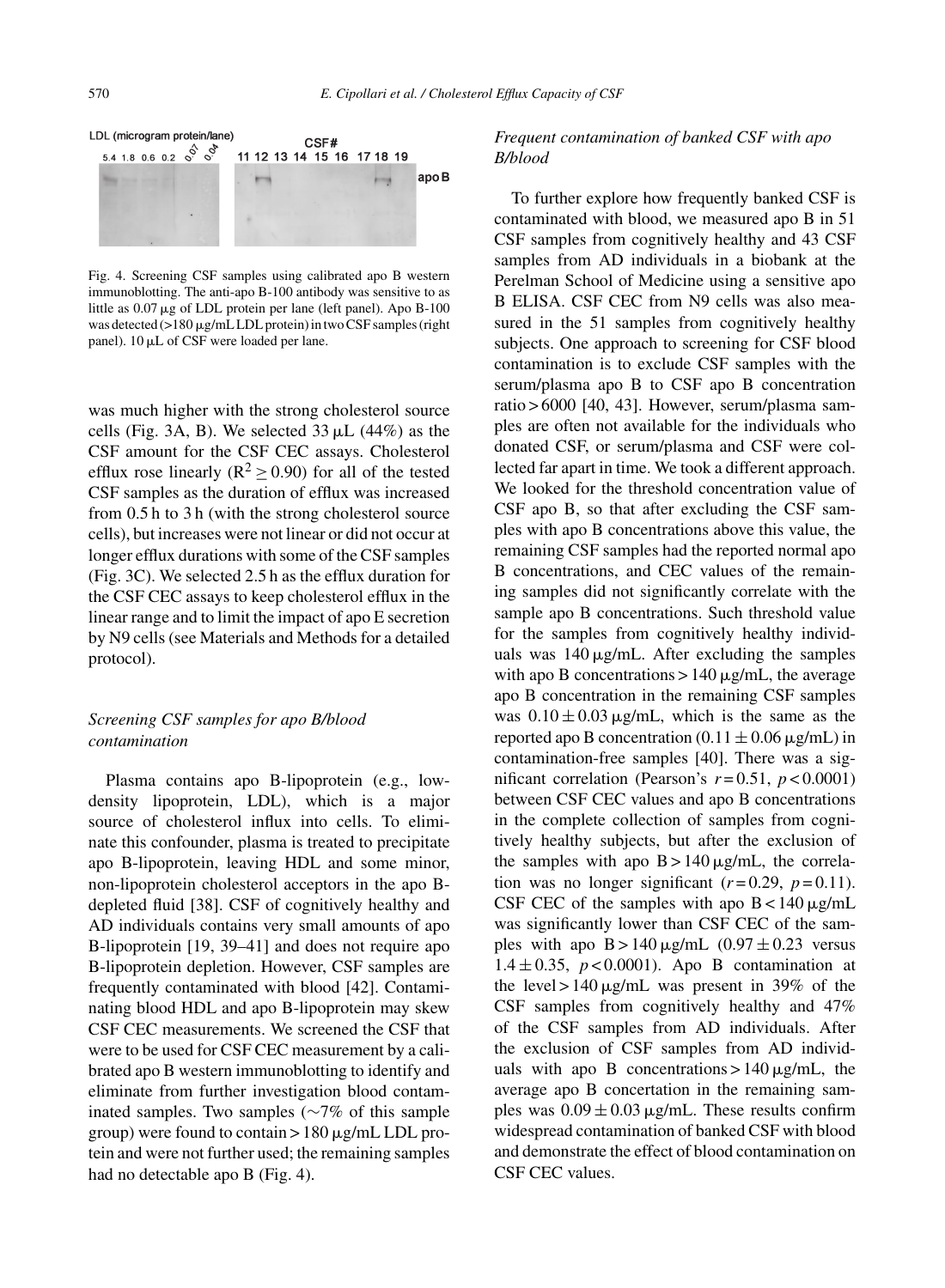# *Descriptive statistics of CSF CEC from SH-SY5Y, N9, A172, and J774 cells*

CSF CEC from SH-SY5Y, N9, A172, and J774 cells was measured in the same 22 CSF samples. This was remnant CSF from a clinical testing laboratory. No demographic, clinical, or genetic data are



Fig. 5. Distribution of the CSF CEC values. A) A violin plot. Median – solid line; 25% and 75% quartiles – dashed lines. B) A cumulative relative frequency plot of CSF CEC.

available for the CSF donors. CSF CEC values were distributed lognormally (Fig. 5). The ratios of SD to mean for the four metrics were between 0.44 and 0.49. Table 1 presents descriptive statistics of CSF CEC.

## *Correlation of CSF CEC with CSF cholesterol and apolipoprotein concentrations*

If CSF CEC is very tightly correlated with CSF cholesterol or apolipoprotein concentrations, then it is unlikely to give a better prediction of AD than what the cholesterol and apolipoprotein concentration biomarkers already provide. We measured cholesterol, apo A-I, apo E, and clusterin (also called apolipoprotein J) concentrations in the 22 CSF samples (Table 2). Pearson's correlation coefficients were calculated on log-transformed values of CSF CEC and concentrations of cholesterol, apo A-I, and clusterin. Apo E concentrations were not log-transformed for the analysis. CSF CECs from N9 and J774 cells were significantly correlated with CSF cholesterol, apo A-I, and clusterin (Pearson's correlation coefficient  $r = 0.82 - 0.86$  for CSF CEC from N9 cells and  $r = 0.79 - 0.90$  for CSF CEC from J774 cells; Fig. 6, Table 3). CSF CEC from SH-SY5Y cells was more correlated with CSF cholesterol and clusterin  $(r \approx 0.8)$  but less correlated with CSF apo A-I  $(r=0.67)$ . CSF CEC from A172 cells was the least correlated of the four metrics with CSF cholesterol, apo A-I, or clusterin ( $r \approx 0.6$ –0.7). CSF apo E concentrations were poorly correlated with CSF CEC. *r* coefficients in the range 0.6–0.8 indicate moderate to moderately strong correlation [22]. These results suggest that the CSF CEC metrics vary independently from CSF cholesterol and lipoprotein concentrations to an extent and may associate with AD better than the concentration biomarkers.

# *Poor agreement among the CSF CEC metrics in the assessment of CSF quality as cholesterol acceptor*

It is important to determine whether CSF CECs from SH-SY5Y, N9, and A172 cells are largely inter-

| Table 1                                      |
|----------------------------------------------|
| Descriptive statistics of CSF CEC $(n = 22)$ |

| CSF CEC from        | CSF CEC from         | CSF CEC from        | CSF CEC from        |
|---------------------|----------------------|---------------------|---------------------|
| SH-SY5Y cells       | N <sub>9</sub> cells | A172 cells          | J774 cells          |
| (unitless)          | (unitless)           | (unitless)          | (unitless)          |
| $1.19 \pm 0.53$     | $1.31 \pm 0.64$      | $1.29 \pm 0.57$     | $1.39 \pm 0.65$     |
| $1.12(0.86 - 1.36)$ | $1.21(0.84 - 1.49)$  | $1.14(0.86 - 1.55)$ | $1.16(0.94 - 1.79)$ |
| $1.09 \pm 1.53$     | $1.20 \pm 1.51$      | $1.19 \pm 1.49$     | $1.28 \pm 1.49$     |
|                     |                      |                     |                     |

CSF CEC, cerebrospinal fluid cholesterol efflux capacity.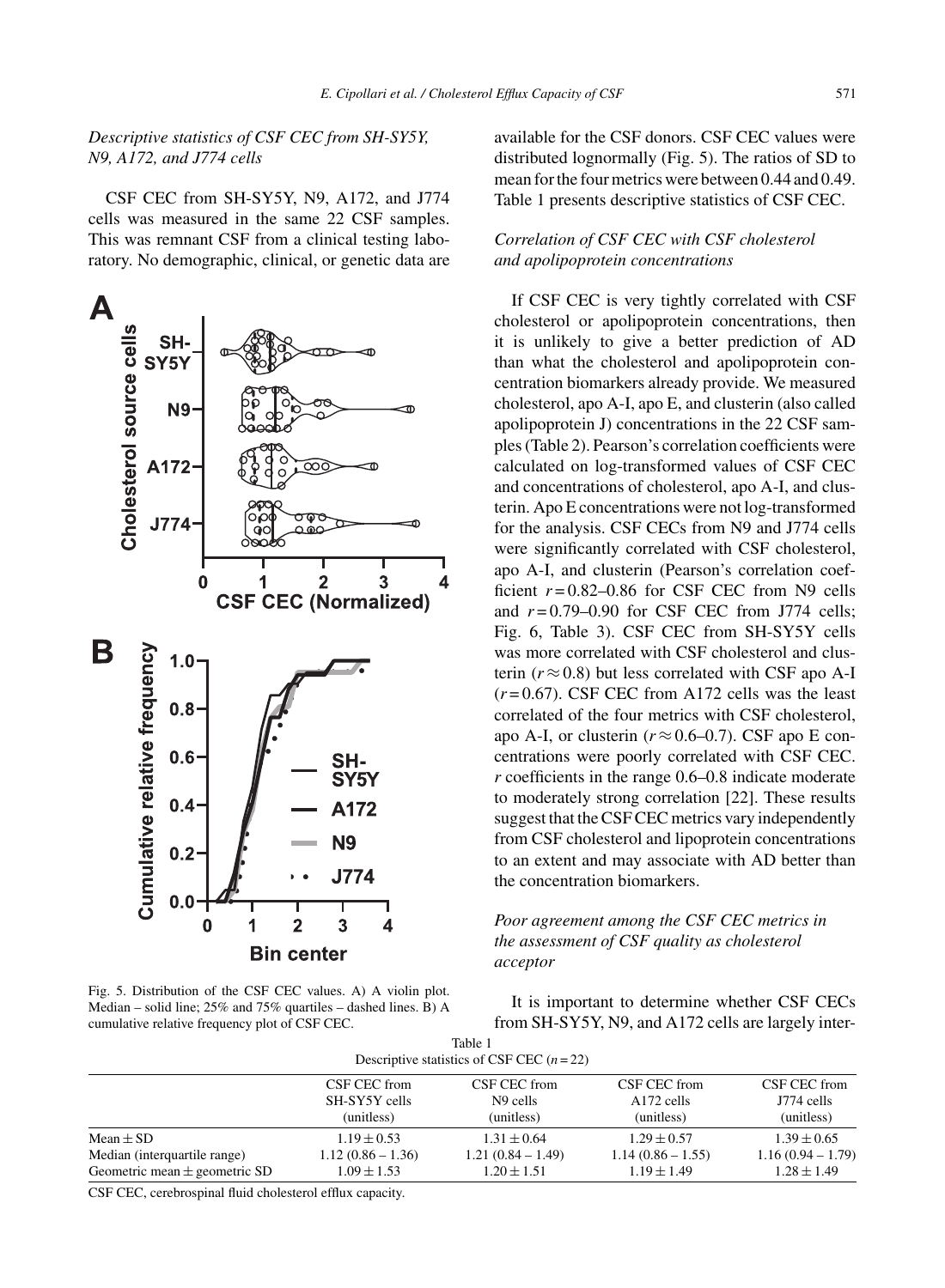| Table 2                                                                                           |
|---------------------------------------------------------------------------------------------------|
| Descriptive statistics of CSF cholesterol, apo A-I, apo E, and cluster in concentrations $(n=22)$ |

|                                   | Cholesterol<br>$(\mu$ g/mL) | Apo A-I<br>$(\mu$ g/mL) | Apo E<br>$(\mu$ g/mL) | Clusterin<br>$(\mu$ g/mL) | Phospholipid<br>$(\mu g/mL)$ |
|-----------------------------------|-----------------------------|-------------------------|-----------------------|---------------------------|------------------------------|
| Mean $\pm$ SD                     | $2.79 \pm 1.28$             | $4.32 \pm 1.94$         | $8.66 \pm 2.15$       | $6.76 \pm 3.37$           | $2.80 \pm 1.10$              |
| Median (interquartile range)      | $2.52(1.53 - 4.34)$         | $3.97(2.66 - 5.34)$     | $7.91(7.30 - 10.97)$  | $6.27(3.98 - 8.76)$       | $2.76(1.97 - 3.44)$          |
| Geometric mean $\pm$ geometric SD | $2.53 \pm 1.58$             | $3.89 \pm 1.62$         | $8.42 \pm 1.28$       | $6.06 \pm 1.62$           | $2.51 \pm 1.76$              |

Apo A-I, apolipoprotein A-I; apo E, apolipoprotein E; CSF CEC, cerebrospinal fluid cholesterol efflux capacity.



Fig. 6. Correlation between CSF CEC from SH-SY5Y, N9, A172, and J744 cells and CSF cholesterol. Pearson's *r* values are shown.

| Table 3                                                                                              |
|------------------------------------------------------------------------------------------------------|
| Association of CSF CEC with CSF concentrations of cholesterol and major CSF apolipoproteins $(n=22)$ |

|             | CSF CEC from<br>SH-SY5Y cells | CSF CEC from<br>N <sub>9</sub> cells | CSF CEC from<br>A172 cells | CSF CEC from<br>J774 cells |
|-------------|-------------------------------|--------------------------------------|----------------------------|----------------------------|
| Cholesterol | $0.78(0.47-0.92)$ ***         | $0.82(0.55-0.94)$ ***                | $0.66(0.24 - 0.87)$ **     | $0.79(0.47-0.92)$ ***      |
| Apo A-I     | $0.67(0.31-0.86)$ **          | $0.83(0.62 - 0.93)$ ***              | $0.58(0.14 - 0.83)^*$      | $0.79(0.54 - 0.90)$ ***    |
| Apo E       | $0.55(0.03 - 0.83)^{*}$       | $0.53(0.02-0.82)^{*}$                | $0.59(0.11-0.84)^{*}$      | $0.50(0.01-0.81)^{ns}$     |
| Clusterin   | $0.81(0.49-0.93)$ ***         | $0.86(0.61-0.95)$ ***                | $0.72(0.33-0.90)$ **       | $0.90(0.73-0.97)$ ***      |
|             |                               |                                      |                            |                            |

Apo A-I, apolipoprotein A-I; apo E, apolipoprotein E; CSF CEC, cerebrospinal fluid cholesterol efflux capacity. Pearson's correlation coefficient *r* (95% CI);  $^*p < 0.05$ ;  $^{**}p < 0.01$ ;  $^{***}p < 0.001$ ; ns – not significant.

changeable measures of the same property of CSF or are distinct measures of different properties of CSF. There was no significant difference among the CSF CEC metrics by *t* test. Visual inspection of the data suggested, however, that there was disagreement in the ordering of CSF samples by quartile: some samples were in one quartile by one CSF CEC measure and in a different quartile by another CSF CEC measure. Lin's concordance correlation coefficients  $(r_c)$ , a statistic for method agreement, were calculated for each pair of the CEC metrics (Table 4). CSF CECs from N9 and J774 cells were in good agreement regarding CSF quality as cholesterol acceptor  $(r_c = 0.94)$ . CSF CECs from SH-SY5Y and A172

cells were in poor agreement with each other and with CSF CEC from N9 cells  $(r_c = 0.71 - 0.76)$ . These results suggest that CSF CEC from N9 cells and CSF CEC from J774 cells measure essentially the same property of CSF and are interchangeable, while CSF CECs from SH-SY5Y, N9, and A172 cells measure different properties of CSF and are potentially independent biomarkers of AD.

# *Predictive models of CSF CEC based on CSF concentrations of cholesterol acceptors*

Stepwise multiple linear regressions were conducted to predict CSF CEC based on CSF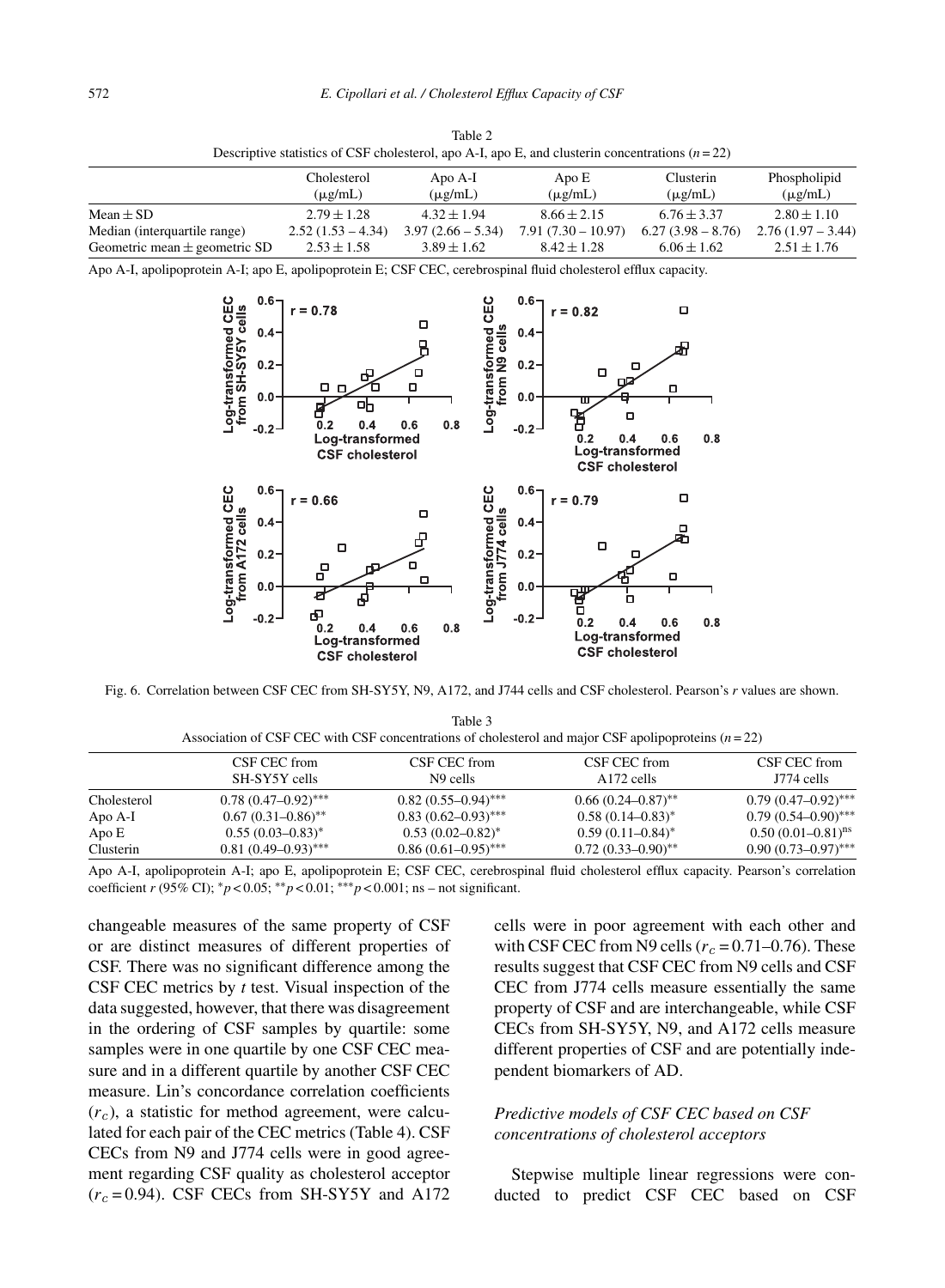| Agreement among CSP CECS from SIT-S L9 1, 199, AT72, and J774 cens in the assessment of CSP quality as choicsteror acceptor |                               |                                      |                            |                            |  |
|-----------------------------------------------------------------------------------------------------------------------------|-------------------------------|--------------------------------------|----------------------------|----------------------------|--|
|                                                                                                                             | CSF CEC from<br>SH-SY5Y cells | CSF CEC from<br>N <sub>9</sub> cells | CSF CEC from<br>A172 cells | CSF CEC from<br>J774 cells |  |
| CSF CEC from SH-SY5Y cells                                                                                                  |                               | $0.76(0.50-0.90)$                    | $0.74(0.43 - 0.89)$        | $0.71(0.43 - 0.86)$        |  |
| CSF CEC from N9 cells                                                                                                       | $0.76(0.50-0.90)$             |                                      | $0.75(0.45-0.90)$          | $0.94(0.86 - 0.98)$        |  |
| CSF CEC from A172 cells                                                                                                     | $0.74(0.43-0.89)$             | $0.75(0.45-0.90)$                    |                            | $0.76(0.46 - 0.90)$        |  |
| CSF CEC from J774 cells                                                                                                     | $0.71(0.43 - 0.86)$           | $0.94(0.86 - 0.98)$                  | $0.76(0.46 - 0.90)$        |                            |  |

Table 4 Agreement among CSF CECs from SH-SY5Y, N9, A172, and J774 cells in the assessment of CSF quality as cholesterol acceptor

CSF CEC, cerebrospinal fluid cholesterol efflux capacity. Lin's concordance correlation coefficient  $r_c$  (95% CI).

concentrations of apo A-I, apo E, clusterin, and phospholipid (Table 2 contains descriptive statistics for CSF phospholipid). The best-fitting model predicting CSF CEC from SH-SY5Y cells consisted of CSF phospholipid  $(R^2 = 0.87, p < 0.0001)$ . The best-fitting model for predicting CSF CEC from N9 cells included apo A-I and clusterin  $(R^2 = 0.90$ ,  $p < 0.0001$ ), added in step 1 and 2, respectively. Clusterin comprised the best-fitting model for predicting CSF CEC from A172 cells  $(R^2 = 0.62, p = 0.0005)$ . Addition of other variables did not significantly improve prediction. These results suggest that neurons, microglia and astrocytes rely on different cholesterol acceptors in CSF for intracellular cholesterol efflux.

#### **DISCUSSION**

Inability to access intracellular cholesterol in neural tissues in epidemiological studies hampers research into the role of cholesterol in AD. To address this impediment, we established CSF CEC assays that access intracellular cholesterol in neural cells in the context of AD. CSF CEC is the normalized percentage of intracellular cholesterol that is released from standard neural cholesterol source cells to a volume of CSF in a unit of time. The cholesterol source cells represent the primary cells in which intracellular cholesterol accumulation and cholesterol efflux are likely to affect AD pathogenesis. Intracellular cholesterol levels in neurons, microglia, and astrocytes bear on AD pathogenesis in some way [1–5]. Therefore, three related assays were developed to measure CSF CEC from neurons, microglia, and astrocytes. Human neuroblastoma SH-SY5Y, mouse microglial N9 and human astroglial A172 cells were chosen to represent the relevant cell types and to be used as the cholesterol source cells [20, 25–27]. The fourth assay using J774 macrophage cells as the cholesterol source was developed for comparison. CSF CECs from SH-SY5Y, N9, and A172 cells were moderately to moderately strongly correlated

with CSF concentrations of cholesterol, apo A-I, and clusterin. HDL CEC from macrophages correlates with plasma HDL cholesterol and apo A-I concentrations with similar strength in some studies and still independently associates with ASCVD and other disorders [18, 44, 45]. CSF CECs from N9 microglia and J774 macrophages agreed very well in appraising CEC of CSF samples, indicating that these cell types are very similar with respect to the usage of cholesterol acceptors in CSF, which is not surprising given the similarity of cell function. CSF CECs from SH-SY5Y, N9, and A172 cells agreed poorly with one another in appraising CEC of CSF samples and furthermore were predicted by models consisting of different CSF cholesterol acceptors in multiple linear regression analysis. These findings indicate that neurons, microglia, and astrocytes use different cholesterol acceptors in CSF and that CSF CECs from these cell types are distinct metrics, one or more of which may independently predict AD and provide fresh insight into the role of cholesterol in AD pathogenesis in epidemiological studies.

Four points arising from the present work require further emphasis. First, because cell types differ in the usage of cholesterol efflux pathways and extracellular cholesterol acceptors, it is critical that the cholesterol source cells in the CSF CEC assay express the same cholesterol efflux pathways as the primary cells whose intracellular cholesterol levels and cholesterol efflux the assay is designed to access. This is achieved by employing cholesterol source cells that are of the same type as the relevant primary cells and by pharmacologically activating certain efflux pathways (i.e., activating ABCA1-mediated efflux by using an LXR agonist/cAMP analog). Intracellular changes in cholesterol metabolism in the cholesterol source cells that do not affect cholesterol efflux also do not bear on CSF CEC measurements. Second, we verified previously published observations that banked CSF is frequently contaminated with blood [42] and demonstrated the impact of blood contamination on CSF CEC values. It is important that CSF samples are screened for contamination before mea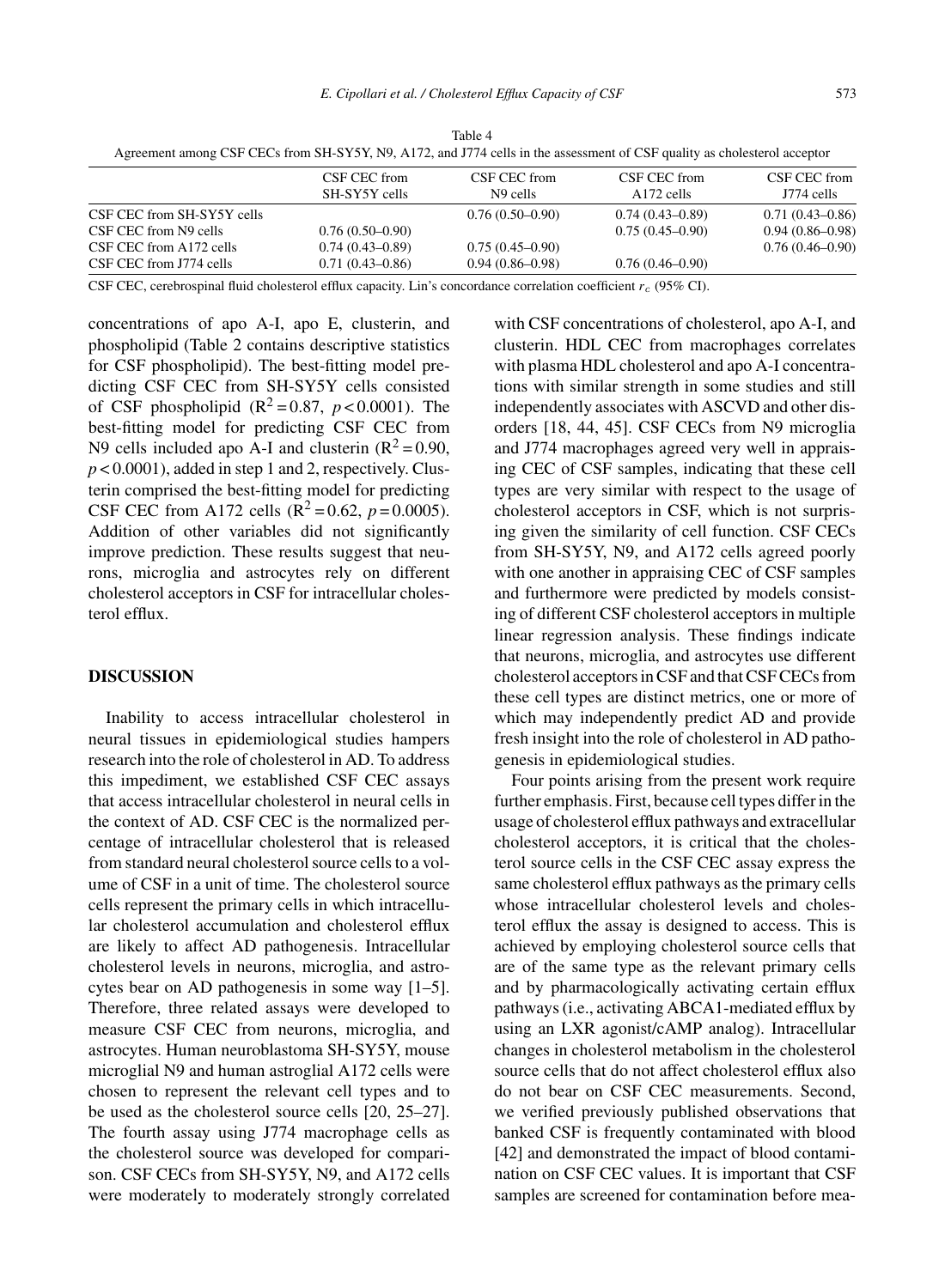suring CEC. Because contamination is widespread, while CSF samples are scarce, it may be necessary to treat CSF to deplete contaminating apo B-lipoprotein (although this will not address contaminating plasma HDL). Apo B depletion from plasma does not change cholesterol efflux to plasma HDL [46]. This needs to be shown for apo B depletion from CSF. Third, CSF CEC from neurons, microglia, and astrocytes were highly correlated with CSF clusterin, and linear regression models predicting CSF CEC from microglia and astrocytes included clusterin. In comparison with apo A-I and apo E, CSF clusterin is poorly lipidated [47], and this may account for its large contribution to cholesterol uptake. *CLU*, the gene encoding clusterin, is associated with AD in genome-wide association studies [9, 10]. It is plausible that the AD-associated *CLU* variants affect AD pathology by modulating clusterin involvement in cholesterol efflux. Fourth, we developed CSF CEC assays for three neural cell types, because studies *in vitro* and in mouse AD models suggest that intracellular cholesterol in those three cell types affects AD pathogenesis. All three metrics should be measured on the same CSF samples at least in the initial epidemiological investigations to determine whether intracellular cholesterol in the same cell types also affects AD pathogenesis in humans. CSF CEC from the cell types with AD-relevant cholesterol metabolism will associate with AD independently of the other CSF CEC metrics and CSF cholesterol and apolipoprotein concentrations.

We propose to measure CSF CEC as a proxy for intracellular cholesterol in neural tissues, whereby low CSF CEC indicates high intracellular cholesterol. Applicability of CSF CEC for this purpose rests on the hypothesis that cholesterol efflux to HDL has the same high significance to intracellular cholesterol levels in neural cells as it does in macrophages, i.e., when it falters, intracellular cholesterol levels in those cell types sharply rise. Certain types of neurons (e.g., hippocampal pyramidal cells and interneurons; [48]) strongly express cytochrome P450 family 46 subfamily A member 1 (CYP46A1), a cholesterol 24(*S*) hydroxylase. In young mice and rats, catabolism of cholesterol to 24(*S*)-hydroxycholesterol, which readily diffuses through the blood-brain barrier into the systemic circulation, accounts for half of all cholesterol disposal from the brain [49, 50]. Catabolism to 24(*S*)-hydroxycholesterol is also a major means of brain cholesterol disposal in the human [51]. Glial cells do not express CYP46A1 and have no presently known alternatives to efflux to extracellular acceptors for cholesterol elimination [52, 53]. Cholesterol removal via HDL from glial cells likely accounts for the other half of the cholesterol disposal from the brain [52]. Thus, CSF CECs from microglia and astrocytes are more likely than CSF CEC from neurons to reflect intracellular cholesterol levels in the corresponding cell types.

Yassine et al. [54] and Marchi et al. [55] have developed assays to measure cholesterol efflux pathway-specific CSF CECs using heterologous cells or J774 macrophages as the cholesterol source cells. Yassine et al. used baby hamster kidney 21 (BHK-21) cells expressing human ABCA1 in an inducible manner as the cholesterol source cells and found that CSF CEC for the ABCA1-mediated pathway is significantly reduced in individuals with mild cognitive impairment and AD. Marchi et al. used J774 and Chinese hamster ovary (CHO) cells stably expressing human ABCG1 as the cholesterol source cells and found that CSF CECs for the ABCA1- and ABCG1 mediated pathways are significantly reduced in AD individuals in comparison with cognitively healthy and non-AD dementia subjects. These studies have two drawbacks: usage of heterologous cells as the cholesterol source cells and inability of pathwayspecific CSF CEC metrics to reveal in which cells types these pathways are relevant to AD. ABCA1 pathway-specific HDL CECs measured using J774 cells and macrophage cells RAW 264.7 are highly correlated (Pearson's  $r = 0.92$  [38]); while ABCA1 pathway-specific HDL CECs measured using BHK-ABCA1 and J774 cells are poorly correlated  $(r = 0.56$ [56]). This is likely because other cholesterol efflux pathways affect ABCA1-mediated efflux, and BHK cells differ substantially from J774 and RAW 264.7 cells in the expression of cholesterol efflux pathways. Nonetheless, these and our own preliminary observations that CSF CEC from microglia is reduced in mild cognitive impairment individuals [57] offer a lot of promise for the CSF CEC metrics as a new tool to probe AD pathogenesis.

The most significant limitation of this study is the lack of demographic, clinical, and genetic data for the 22-subject cohort. Furthermore, the CSF samples came from clinical testing laboratories and were selected mostly at random. Most of the individuals referred for CSF testing must have had a condition. It could be that some conditions raise CSF and others lower it. There is also sex dimorphism in CSF CEC [57]. These factors could contribute to a greater spread of CSF CEC values and, because Pearson's correlation coefficient is very sensitive to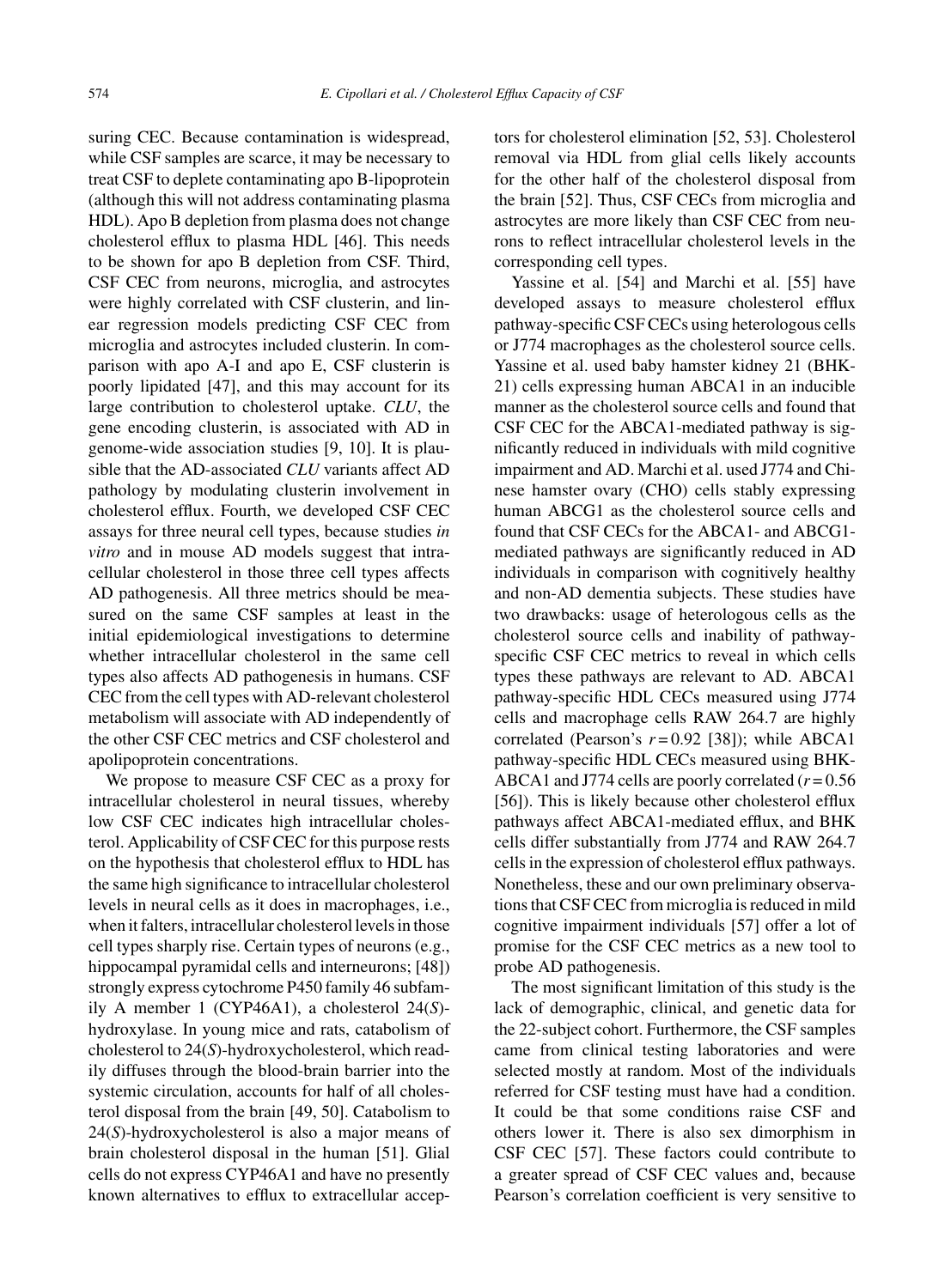data spread, would lead to an overestimate of the association between CSF CEC and CSF cholesterol and lipoprotein.

In summary, we devised CSF CEC assays to address the role of intracellular cholesterol and cholesterol efflux in neurons, microglia, and astrocytes in the pathogenesis of AD. Key features of the CSF CEC assay design are: cholesterol source cells are of the same type as the primary cells whose intracellular cholesterol the assays access; cholesterol source cells are treated to activate ABCA1-mediated cholesterol efflux; CSF samples are screened for apo B/blood contamination before measuring CSF CEC. CSF CECs from neurons, microglia, and astrocytes measured in a small cohort were correlated with CSF cholesterol and apolipoprotein concentrations but not too tightly, were in poor agreement regarding CEC values of individual CSF samples and were predicted based on models that included different CSF cholesterol acceptors. These characteristics of the new metrics signal a potential for independent association with AD and provision of fresh insight into AD pathology.

#### **ACKNOWLEDGMENTS**

This work was supported by the National Institute on Aging (grant number RF1 AG051550 to RKD and MAK) and by the National Institute on Aging Alzheimer's Disease Neuroimaging Initiative 3 (grant number U19 AG024904). NNL was supported by a Scientist Development Grant (grant number 14SDG20230024) from the American Heart Association. EC was supported by a scholarship from SIF (Italian Society of Pharmacology).

Authors' disclosures available online ([https://](https://www.j-alz.com/manuscript-disclosures/19-1246r1) [www.j-alz.com/manuscript-disclosures/19-1246r1\)](https://www.j-alz.com/manuscript-disclosures/19-1246r1).

## **REFERENCES**

- [1] Osborn LM, Kamphuis W, Wadman WJ, Hol EM (2016) Astrogliosis: An integral player in the pathogenesis of Alzheimer's disease. *Prog Neurobiol* **144**, 121-141.
- [2] Lee CY, Tse W, Smith JD, Landreth GE (2012) Apolipoprotein  $E$  promotes  $\beta$ -amyloid trafficking and degradation by modulating microglial cholesterol levels. *J Biol Chem* **287**, 2032-2044.
- [3] Di Paolo G, Kim TW (2011) Linking lipids to Alzheimer's disease: Cholesterol and beyond. *Nat Rev Neurosci* **12**, 284- 296.
- [4] Bhattacharyya R, Kovacs DM (2010) ACAT inhibition and amyloid beta reduction. *Biochim Biophys Acta* **180**, 960- 965.
- [5] van der Kant R, Langness VF, Herrera CM, Williams DA, Fong LK, Leestemaker Y, Steenvoorden E, Rynearson KD, Brouwers JF, Helms JB, Ovaa H, Giera M, Wagner SL, Bang AG, Goldstein LSB (2019) Cholesterol metabolism is a druggable axis that independently regulates tau and  $amyloid- $\beta$  in iPSC-derived Alzheimer's disease neurons.$ *Cell Stem Cell* **24**, 363-375.
- [6] Heverin M, Bogdanovic N, Lütjohann D, Bayer T, Pikuleva I, Bretillon L, Diczfalusy U, Winblad B, Björkhem I (2004) Changes in the levels of cerebral and extracerebral sterols in the brain of patients with Alzheimer's disease. *J Lipid Res* **45**, 186-193.
- [7] Eckert GP, Cairns NJ, Maras A, Gattaz WF, Müller WE (2000) Cholesterol modulates the membrane-disordering effects of beta-amyloid peptides in the hippocampus: Specific changes in Alzheimer's disease. *Dement Geriatr Cogn Disord* **11**, 181-186.
- [8] Chan RB, Oliveira TG, Cortes EP, Honig LS, Duff KE, Small SA, Wenk MR, Shui G, Di Paolo G (2012) Comparative lipidomic analysis of mouse and human brain with Alzheimer disease. *J Biol Chem* **287**, 2678-2688.
- [9] Kunkle BW, Grenier-Boley B, Sims R, Bis JC, Damotte V, Naj AC, Boland A, Vronskaya M, van der Lee SJ, Amlie-Wolf A, Bellenguez C, Frizatti A, Chouraki V, Martin ER, Sleegers K, Badarinarayan N, Jakobsdottir J, Hamilton-Nelson KL, Moreno-Grau S, Olaso R, Raybould R, Chen Y, Kuzma AB, Hiltunen M, Morgan T, Ahmad S, Vardarajan BN, Epelbaum J, Hoffmann P, Boada M, Beecham GW, Garnier JG, Harold D, Fitzpatrick AL, Valladares O, Moutet ML, Gerrish A, Smith AV, Qu L, Bacq D, Denning N, Jian X, Zhao Y, Del Zompo M, Fox NC, Choi SH, Mateo I, Hughes JT, Adams HH, Malamon J, Sanchez-Garcia F, Patel Y, Brody JA, Dombroski BA, Naranjo MCD, Daniilidou M, Eiriksdottir G, Mukherjee S, Wallon D, Uphill J, Aspelund T, Cantwell LB, Garzia F, Galimberti D, Hofer E, Butkiewicz M, Fin B, Scarpini E, Sarnowski C, Bush WS, Meslage S, Kornhuber J, White CC, Song Y, Barber RC, Engelborghs S, Sordon S, Voijnovic D, Adams PM, Vandenberghe R, Mayhaus M, Cupples LA, Albert MS, De Deyn PP, Gu W, Himali JJ, Beekly D, Squassina A, Hartmann AM, Orellana A, Blacker D, Rodriguez-Rodriguez E, Lovestone S, Garcia ME, Doody RS, Munoz-Fernadez C, Sussams R, Lin H, Fairchild TJ, Benito YA, Holmes C, Karamujić-Çomić H, Frosch MP, Thonberg H, Maier W, Roshchupkin G, Ghetti B, Giedraitis V, Kawalia A, Li S, Huebinger RM, Kilander L, Moebus S, Hernández I, Kamboh MI, Brundin R, Turton J, Yang Q, Katz MJ, Concari L, Lord J, Beiser AS, Keene CD, Helisalmi S, Kloszewska I, Kukull WA, Koivisto AM, Lynch A, Tarraga L, Larson EB, Haapasalo A, Lawlor B, Mosley TH, Lipton RB, Solfrizzi V, Gill M, Longstreth Jr WT, Montine TJ, Frisardi V, Diez-Fairen M, Rivadeneira F, Petersen RC, Deramecourt V, Alvarez I, Salani F, Ciaramella A, Boerwinkle E, Reiman EM, Fievet N, Rotter JI, Reisch JS, Hanon O, Cupidi C, Andre Uitterlinden AG, Royall DR, Dufouil C, Maletta RG, de Rojas I, Sano M, Brice A, Cecchetti R, George-Hyslop PS, Ritchie K, Tsolaki M, Tsuang DW, Dubois B, Craig D, Wu CK, Soininen H, Avramidou D, Albin RL, Fratiglioni L, Germanou A, Apostolova LG, Keller L, Koutroumani M, Arnold SE, Panza F, Gkatzima O, Asthana S, Hannequin D, Whitehead P, Atwood CS, Caffarra P, Hampel H, Quintela I, Carracedo A, Lannfelt L, Rubinsztein DC, Barnes LL, ´ Pasquier F, Frölich L, Barral S, McGuinness B, Beach TG, Johnston JA, Becker JT, Passmore P, Bigio EH, Schott JM,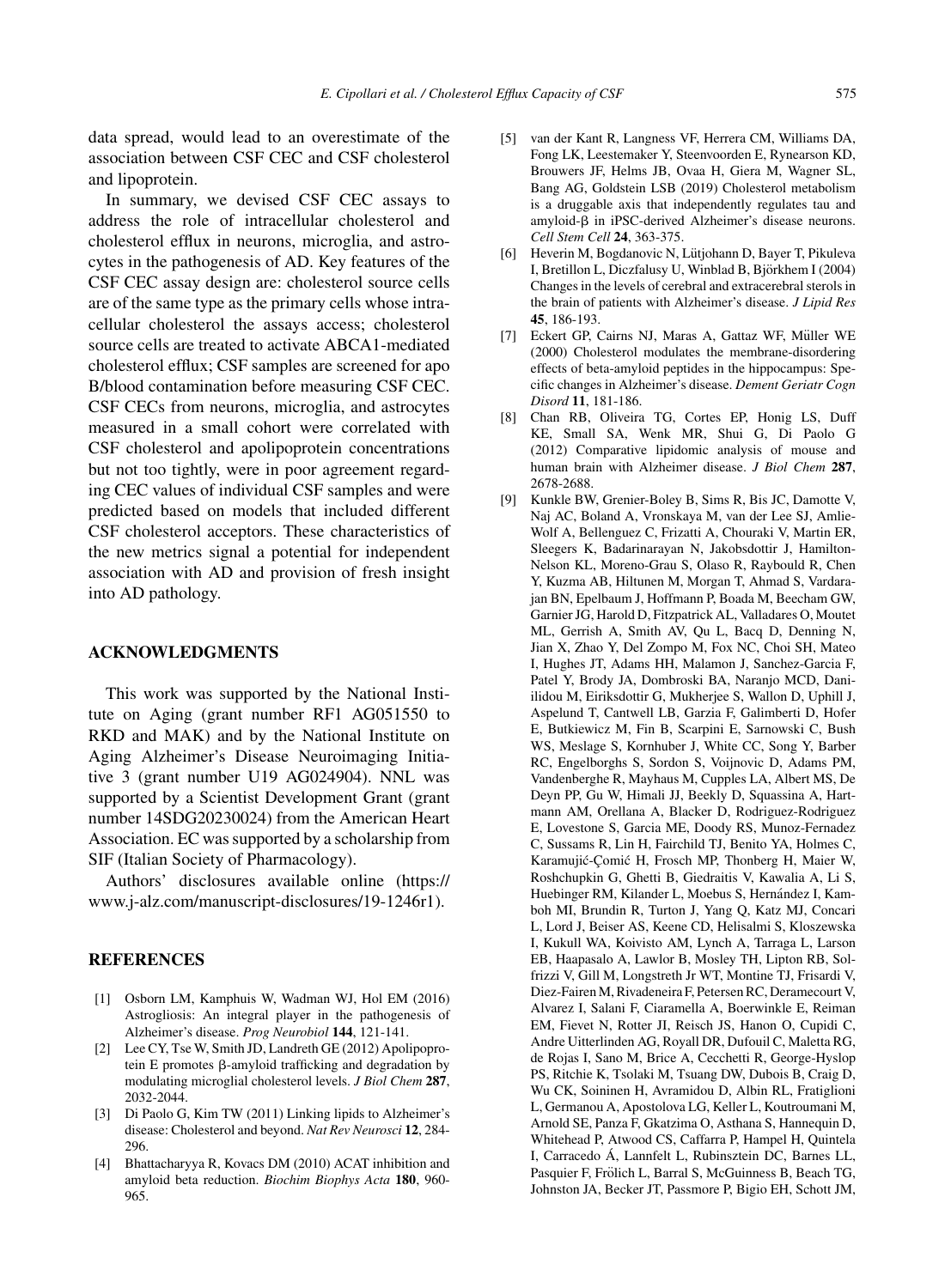Bird TD, Warren JD, Boeve BF, Lupton MK, Bowen JD, Proitsi P, Boxer A, Powell JF, Burke JR, Kauwe JSK, Burns JM, Mancuso M, Buxbaum JD, Bonuccelli U, Cairns NJ, McQuillin A, Cao C, Livingston G, Carlson CS, Bass NJ, Carlsson CM, Hardy J, Carney RM, Bras J, Carrasquillo MM, Guerreiro R, Allen M, Chui HC, Fisher E, Masullo C, Crocco EA, DeCarli C, Bisceglio G, Dick M, Ma L, Duara R, Graff-Radford NR, Evans DA, Hodges A, Faber KM, Scherer M, Fallon KB, Riemenschneider M, Fardo DW, Heun R, Farlow MR, Kölsch H, Ferris S, Leber M, Foroud TM, Heuser I, Galasko DR, Giegling I, Gearing M, Hüll M, Geschwind DH, Gilbert JR, Morris J, Green RC, Mayo K, Growdon JH, Feulner T, Hamilton RL, Harrell LE, Drichel D, Honig LS, Cushion TD, Huentelman MJ, Hollingworth P, Hulette CM, Hyman BT, Marshall R, Jarvik GP, Meggy A, Abner E, Menzies GE, Jin LW, Leonenko G, Real LM, Jun GR, Baldwin CT, Grozeva D, Karydas A, Russo G, Kaye JA, Kim R, Jessen F, Kowall NW, Vellas B, Kramer JH, Vardy E, LaFerla FM, Jöckel KH, Lah JJ, Dichgans M, Leverenz JB, Mann D, Levey AI, Pickering-Brown S, Lieberman AP, Klopp N, Lunetta KL, Wichmann HE, Lyketsos CG, Morgan K, Marson DC, Brown K, Martiniuk F, Medway C, Mash DC, Nöthen MM, Masliah E, Hooper NM, McCormick WC, Daniele A, McCurry SM, Bayer A, McDavid AN, Gallacher J, McKee AC, van den Bussche H, Mesulam M, Brayne C, Miller BL, Riedel-Heller S, Miller CA, Miller JW, Al-Chalabi A, Morris JC, Shaw CE, Myers AJ, Wiltfang J, O'Bryant S, Olichney JM, Alvarez V, Parisi JE, Singleton AB, Paulson HL, Collinge J, Perry WR, Mead S, Peskind E, Cribbs DH, Rossor M, Pierce A, Ryan NS, Poon WW, Nacmias B, Potter H, Sorbi S, Quinn JF, Sacchinelli E, Raj A, Spalletta G, Raskind M, Caltagirone C, Bossu P, Orfei ` MD, Reisberg B, Clarke R, Reitz C, Smith AD, Ringman JM, Warden D, Roberson ED, Wilcock G, Rogaeva E, Bruni AC, Rosen HJ, Gallo M, Rosenberg RN, Ben-Shlomo Y, Sager MA, Mecocci P, Saykin AJ, Pastor P, Cuccaro ML, Vance JM, Schneider JA, Schneider LS, Slifer S, Seeley WW, Smith AG, Sonnen JA, Spina S, Stern RA, Swerdlow RH, Tang M, Tanzi RE, Trojanowski JQ, Troncoso JC, Van Deerlin VM, Van Eldik LJ, Vinters HV, Vonsattel JP, Weintraub S, Welsh-Bohmer KA, Wilhelmsen KC, Williamson J, Wingo TS, Woltjer RL, Wright CB, Yu CE, Yu L, Saba Y, Pilotto A, Bullido MJ, Peters O, Crane PK, Bennett D, Bosco P, Coto E, Boccardi V, De Jager PL, Lleo A, Warner N, Lopez OL, Ingelsson M, Deloukas P, Cruchaga C, Graff C, Gwilliam R, Fornage M, Goate AM, Sanchez-Juan P, Kehoe PG, Amin N, Ertekin-Taner N, Berr C, Debette S, Love S, Launer LJ, Younkin SG, Dartigues JF, Corcoran C, Ikram MA, Dickson DW, Nicolas G, Campion D, Tschanz J, Schmidt H, Hakonarson H, Clarimon J, Munger R, Schmidt R, Farrer LA, Van Broeckhoven C, O'Donovan MC, DeStefano AL, Jones L, Haines JL, Deleuze JF, Owen MJ, Gudnason V, Mayeux R, Escott-Price V, Psaty BM, Ramirez A, Wang LS, Ruiz A, van Duijn CM, Holmans PA, Seshadri S, Williams J, Amouyel P, Schellenberg GD, Lambert JC, Pericak-Vance MA; Alzheimer Disease Genetics Consortium (ADGC); European Alzheimer's Disease Initiative (EADI); Cohorts for Heart and Aging Research in Genomic Epidemiology Consortium (CHARGE); Genetic and Environmental Risk in AD/Defining Genetic, Polygenic and Environmental Risk for Alzheimer's Disease Consortium (GERAD/PERADES) (2019) Genetic meta-analysis of diagnosed Alzheimer's disease identifies new risk loci and implicates A $\beta$ , tau, immunity and lipid processing. Nat *Genet* **51**, 414-430.

- [10] Jansen IE, Savage JE, Watanabe K, Bryois J, Williams DM, Steinberg S, Sealock J, Karlsson IK, Hägg S, Athanasiu L, Voyle N, Proitsi P, Witoelar A, Stringer S, Aarsland D, Almdahl IS, Andersen F, Bergh S, Bettella F, Bjornsson S, Brækhus A, Bråthen G, de Leeuw C, Desikan RS, Djurovic S, Dumitrescu L, Fladby T, Hohman TJ, Jonsson PV, Kiddle SJ, Rongve A, Saltvedt I, Sando SB, Selbæk G, Shoai M, Skene NG, Snaedal J, Stordal E, Ulstein ID, Wang Y, White LR, Hardy J, Hjerling-Leffler J, Sullivan PF, van der Flier WM, Dobson R, Davis LK, Stefansson H, Stefansson K, Pedersen NL, Ripke S, Andreassen OA, Posthuma D (2019) Genome-wide meta-analysis identifies new loci and functional pathways influencing Alzheimer's disease risk. *Nat Genet* **51**, 404-413.
- [11] Phillips MC (2014) Molecular mechanisms of cellular cholesterol efflux. *J Biol Chem* **289**, 24020-24029.
- [12] Anstey KJ, Ashby-Mitchell K, Peters R (2017) Updating the evidence on the association between serum cholesterol and risk of late-life dementia: Review and meta-analysis. *J Alzheimers Dis* **56**, 215-228.
- [13] Tynkkynen J, Chouraki V, van der Lee SJ, Hernesniemi J, Yang Q, Li S, Beiser A, Larson MG, Sääksjärvi K, Shipley MJ, Singh-Manoux A, Gerszten RE, Wang TJ, Havulinna AS, Würtz P, Fischer K, Demirkan A, Ikram MA, Amin N, Lehtimäki T, Kähönen M, Perola M, Metspalu A, Kangas AJ, Soininen P, Ala-Korpela M, Vasan RS, Kivimäki M, van Duijn CM, Seshadri S, Salomaa V (2018) Association of branched-chain amino acids and other circulating metabolites with risk of incident dementia and Alzheimer's disease: A prospective study in eight cohorts. *Alzheimers Dement* **14**, 723-733.
- [14] Wang HL, Wang YY, Liu XG, Kuo SH, Liu N, Song QY, Wang MW (2016) Cholesterol, 24-hydroxycholesterol, and 27-hydroxycholesterol as surrogate biomarkers in cerebrospinal fluid in mild cognitive impairment and Alzheimer's disease: A meta-analysis. *J Alzheimers Dis* **51**, 45-55.
- [15] Janoudi A, Shamoun FE, Kalavakunta JK, Abela GS (2016) Cholesterol crystal induced arterial inflammation and destabilization of atherosclerotic plaque. *Eur Heart J* **37**, 1959-1967.
- [16] Rohatgi A (2015) High-density lipoprotein function measurement in human studies: Focus on cholesterol efflux capacity. *Prog Cardiovasc Dis* **58**, 32-40.
- [17] Rohatgi A, Khera A, Berry JD, Givens EG, Ayers CR, Wedin KE, Neeland IJ, Yuhanna IS, Rader DR, de Lemos JA, Shaul PW (2014) HDL cholesterol efflux capacity and incident cardiovascular events. *N Engl J Med* **371**, 2383-2393.
- [18] Khera AV, Cuchel M, de la Llera-Moya M, Rodrigues A, Burke MF, Jafri K, French BC, Phillips JA, Mucksavage ML, Wilensky RL, Mohler ER, Rothblat GH, Rader DJ (2011) Cholesterol efflux capacity, high-density lipoprotein function, and atherosclerosis. *N Engl J Med* **364**, 127- 135.
- [19] Wang H, Eckel RH (2014) What are lipoproteins doing in the brain? *Trends Endocrinol Metab* **25**, 8-14.
- [20] Butovsky O, Jedrychowski MP, Moore CS, Cialic R, Lanser AJ, Gabriely G, Koeglsperger T, Dake B, Wu PM, Doykan CE, Fanek Z, Liu L, Chen Z, Rothstein JD, Ransohoff RM, Gygi SP, Antel JP, Weiner HL (2014) Identification of a unique TGF- $\beta$ -dependent molecular and functional signature in microglia. *Nat Neurosci* **17**, 131-143.
- [21] Lyssenko NN, Brubaker G, Smith BD, Smith JD (2011) A novel compound inhibits reconstituted high-density lipoprotein assembly and blocks nascent high-density lipoprotein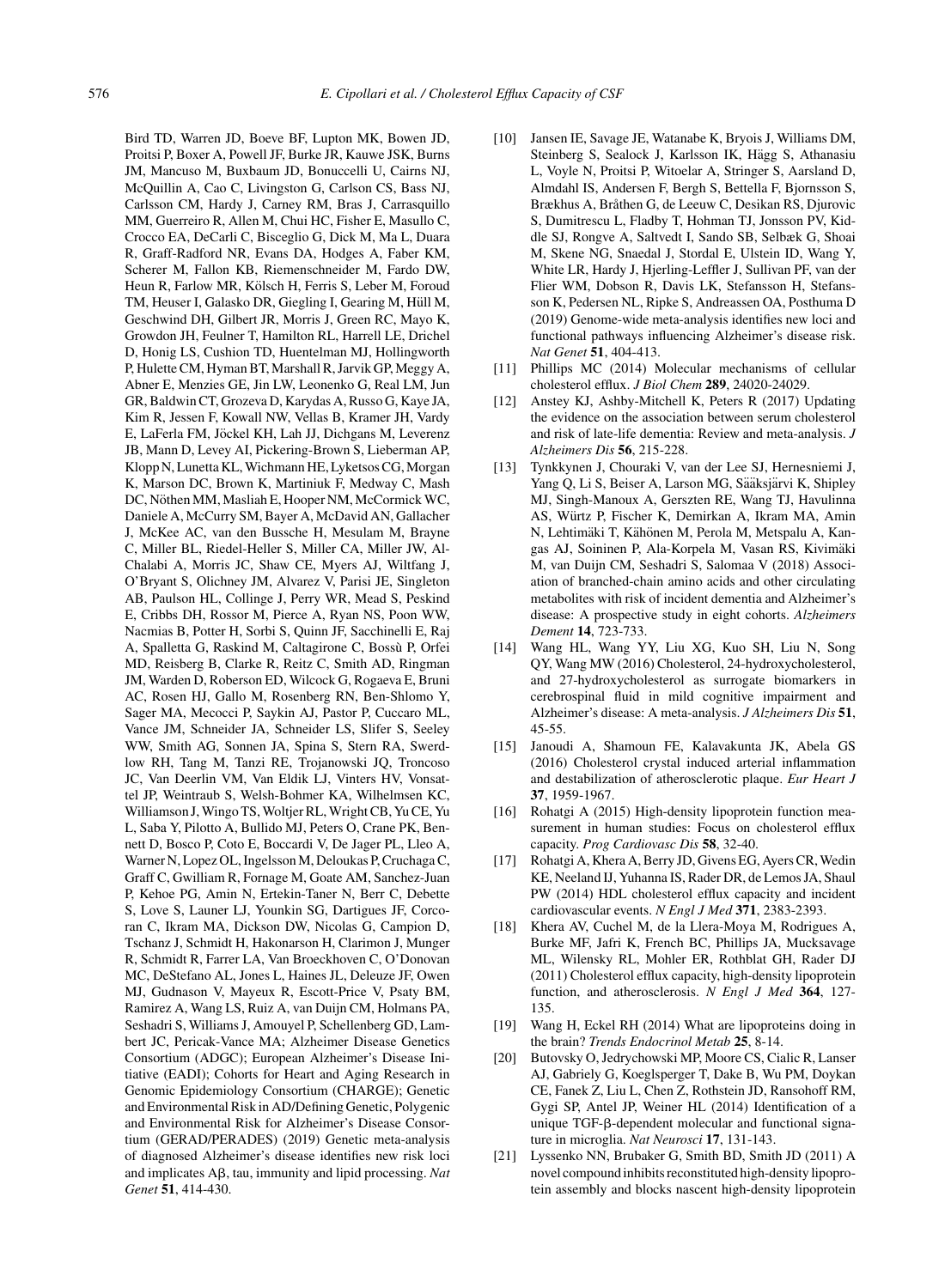biogenesis downstream of apolipoprotein AI binding to ATP-binding cassette transporter A1-expressing cells. *Arterioscler Thromb Vasc Biol* **31**, 2700-2706.

- [22] Schober P, Boer C, Schwarte LA (2018) Correlation coefficients: Appropriate use and interpretation. *Anesth Analg* **126**, 1763-1768.
- [23] Watson PF, Petrie A (2010) Method agreement analysis: A review of correct methodology. *Theriogenology* **73**, 1167- 1179.
- [24] Yano K, Ohkawa R, Sato M, Yoshimoto A, Ichimura N, Kameda T, Kubota T, Tozuka M (2016) Cholesterol efflux capacity of apolipoprotein A-I varies with the extent of differentiation and foam cell formation of THP-1 cells. *J Lipids* **2016**, 9891316.
- [25] Kovalevich J, Langford D (2013) Considerations for the use of SH-SY5Y neuroblastoma cells in neurobiology. *Methods Mol Biol* **1078**, 9-21.
- [26] Kesherwani V, Tarang S, Barnes R, Agrawal SK (2014) Fasudil reduces GFAP expression after hypoxic injury. *Neurosci Lett* **576**, 45-50.
- [27] Bae MK, Kim SR, Lee HJ, Wee HJ, Yoo MA, Ock Oh S, Baek SY, Kim BS, Kim JB, Sik-Yoon, Bae SK (2006) Aspirin-induced blockade of NF-kappaB activity restrains up-regulation of glial fibrillary acidic protein in human astroglial cells. *Biochim Biophys Acta* **1763**, 282-289.
- [28] Kuzu OF, Noory MA, Robertson GP (2016) The role of cholesterol in cancer. *Cancer Res* **76**, 2063-2070.
- [29] Posse De Chaves EI, Vance DE, Campenot RB, Kiss RS, Vance JE (2000) Uptake of lipoproteins for axonal growth of sympathetic neurons. *J Biol Chem* **275**, 19883-19890.
- [30] Wang N, Lan D, Chen W, Matsuura F, Tall AR (2004) ATPbinding cassette transporters G1 and G4 mediate cellular cholesterol efflux to high-density lipoproteins. *Proc Natl Acad SciUSA* **101**, 9774-9779.
- [31] Kim WS, Weickert CS, Garner B (2008) Role of ATPbinding cassette transporters in brain lipid transport and neurological disease. *J Neurochem* **104**, 1145-1166.
- [32] Lawn RM, Wade DP, Couse TL, Wilcox JN (2001) Localization of human ATP-binding cassette transporter 1 (ABC1) in normal and atherosclerotic tissues. *Arterioscler Thromb Vasc Biol* **21**, 378-385.
- [33] Langmann T, Klucken J, Reil M, Liebisch G, Luciani MF, Chimini G, Kaminski WE, Schmitz G (1999) Molecular cloning of the human ATP-binding cassette transporter 1 (hABC1): Evidence for sterol-dependent regulation in macrophages. *Biochem Biophys Res Commun* **257**, 29-33.
- [34] Koldamova RP, Lefterov IM, Ikonomovic MD, Skoko J, Lefterov PI, Isanski BA, DeKosky ST, Lazo JS (2003) 22*R*-hydroxycholesterol and 9-*cis*-retinoic acid induce ATP-binding cassette transporter A1 expression and cholesterol efflux in brain cells and decrease amyloid beta secretion. *J Biol Chem* **278**, 13244-13256.
- [35] de la Llera-Moya M, Drazul-Schrader D, Asztalos BF, Cuchel M, Rader DJ, Rothblat GH (2010) The ability to promote efflux via ABCA1 determines the capacity of serum specimens with similar high-density lipoprotein cholesterol to remove cholesterol from macrophages. *Arterioscler Thromb Vasc Biol* **30**, 796-801.
- [36] Lacar B, Linker SB, Jaeger BN, Krishnaswami SR, Barron JJ, Kelder MJE, Parylak SL, Paquola ACM, Venepally P, Novotny M, O'Connor C, Fitzpatrick C, Erwin JA, Hsu JY, Husband D, McConnell MJ, Lasken R, Gage FH (2016) Nuclear RNA-seq of single neurons reveals molecular signatures of activation. *Nat Commun* **7**, 11022.
- [37] Mathys H, Davila-Velderrain J, Peng Z, Gao F, Mohammadi S, Young JZ, Menon M, He L, Abdurrob F, Jiang X, Martorell AJ, Ransohoff RM, Hafler BP, Bennett DA, Kellis M, Tsai LH (2019) Single-cell transcriptomic analysis of Alzheimer's disease. *Nature* **57**, 332-337.
- [38] Li XM, Tang WH, Mosior MK, Huang Y, Wu Y, Matter W, Gao V, Schmitt D, Didonato JA, Fisher EA, Smith JD, Hazen SL (2013) Paradoxical association of enhanced cholesterol efflux with increased incident cardiovascular risks. *Arterioscler Thromb Vasc Biol* **33**, 1696-1705.
- [39] Roheim PS, Carey M, Forte T, Vega GL (1979) Apolipoproteins in human cerebrospinal fluid. *Proc Natl Acad Sci U S A* **76**, 4646-4649.
- [40] Osman I, Gaillard O, Meillet D, Bordas-Fonfrède M, Gervais A, Schuller E, Delattre J, Legrand A (1995) A sensitive time-resolved immunofluorometric assay for the measurement of apolipoprotein B in cerebrospinal fluid. Application to multiple sclerosis and other neurological diseases. *Eur J Clin Chem Clin Biochem* **33**, 53-58.
- [41] Vega GL, Weiner MF (2007) Plasma 24S hydroxycholesterol response to statins in Alzheimer's disease patients: Effects of gender, CYP46, and ApoE polymorphisms. *J Mol Neurosci* **33**, 51-55.
- [42] Shah KH, Edlow JA (2002) Distinguishing traumatic lumbar puncture from true subarachnoid hemorrhage. *J Emerg Med* **23**, 67-74.
- [43] Zhang J, Goodlett DR, Peskind ER, Quinn JF, Zhou Y, Wang Q, Pan C, Yi E, Eng J, Aebersold RH, Montine TJ (2005) Quantitative proteomic analysis of age-related changes in human cerebrospinal fluid. *Neurobiol Aging* **26**, 207-227.
- [44] Fadaei R, Poustchi H, Meshkani R, Moradi N, Golmohammadi T, Merat S (2018) Impaired HDL cholesterol efflux capacity in patients with non-alcoholic fatty liver disease is associated with subclinical atherosclerosis. *Sci Rep* **8**, 11691.
- [45] Heffron SP, Lin BX, Parikh M, Scolaro B, Adelman SJ, Collins HL, Berger JS, Fisher EA (2018) Changes in highdensity lipoprotein cholesterol efflux capacity after bariatric surgery are procedure dependent. *Arterioscler Thromb Vasc Biol* **38**, 245-254.
- [46] Davidson WS, Heink A, Sexmith H, Melchior JT, Gordon SM, Kuklenyik Z, Woollett L, Barr JR, Jones JI, Toth CA, Shah AS (2016) The effects of apolipoprotein B depletion on HDL subspecies composition and function. *J Lipid Res* **57**, 674-686.
- [47] Suzuki T, Tozuka M, Kazuyoshi Y, Sugano M, Nakabayashi T, Okumura N, Hidaka H, Katsuyama T, Higuchi K (2002) Predominant apolipoprotein J exists as lipid-poor mixtures in cerebrospinal fluid. *Ann Clin Lab Sci* **32**, 369-376.
- [48] Ramirez DM, Andersson S, Russell DW (2008) Neuronal expression and subcellular localization of cholesterol 24 hydroxylase in the mouse brain. *J Comp Neurol* **507**, 1676- 1693.
- [49] Xie C, Lund EG, Turley SD, Russell DW, Dietschy JM (2003) Quantitation of two pathways for cholesterol excretion from the brain in normal mice and mice with neurodegeneration. *J Lipid Res* **44**, 1780-1789.
- [50] Björkhem I, Lütjohann D, Breuer O, Sakinis A, Wennmalm A (1997) Importance of a novel oxidative mechanism for elimination of brain cholesterol. Turnover of cholesterol and 24( $S$ )-hydroxycholesterol in rat brain as measured with  ${}^{18}O_2$ techniques *in vivo* and *in vitro*. *J Biol Chem* **272**, 30178- 30184.
- [51] Iuliano L, Crick PJ, Zerbinati C, Tritapepe L, Abdel-Khalik J, Poirot M, Wang Y, Griffiths WJ (2015) Cholesterol